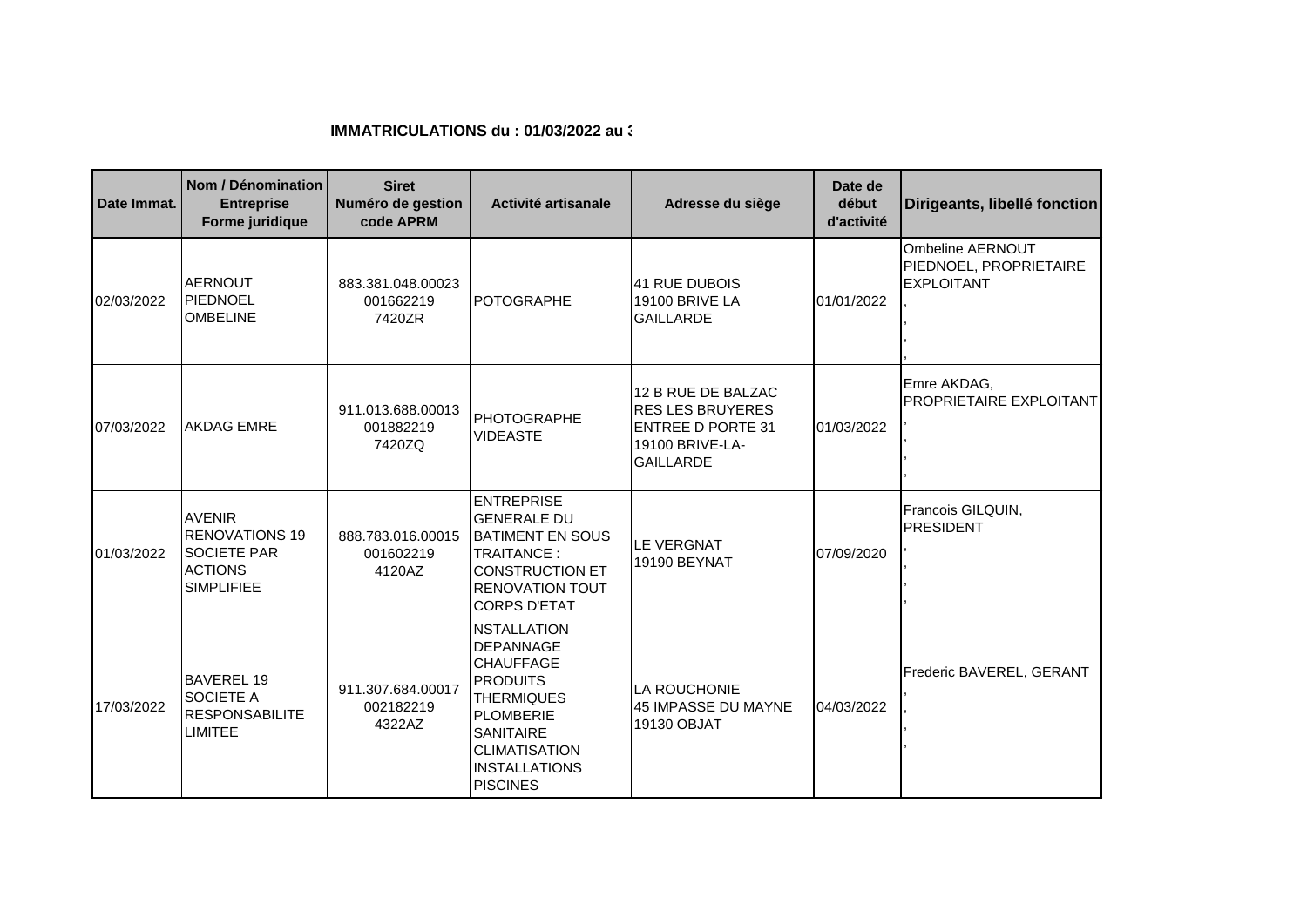| 21/03/2022 | <b>BOUQUEROD JEAN</b><br>LOUIS     | 911.455.947.00018<br>002252219<br>4321AB                  | <b>ELECTRICITE POSE</b><br><b>DE VIDEO</b><br><b>SURVEILLANCE</b><br><b>INSTALLATION DE</b><br><b>RESEAUX</b><br><b>INFORMATIQUES</b>                                             | <b>22 IMPASSE</b><br><b>MORTEFONDS</b><br>19370 CHAMBERET                                     | 01/04/2022 | Jean Louis BOUQUEROD,<br>PROPRIETAIRE EXPLOITANT |
|------------|------------------------------------|-----------------------------------------------------------|-----------------------------------------------------------------------------------------------------------------------------------------------------------------------------------|-----------------------------------------------------------------------------------------------|------------|--------------------------------------------------|
| 31/03/2022 | <b>BOUSTIE GILLES</b>              | 485.349.815.00020<br>002552219<br>7410ZP                  | ICREATEUR DESIGNER 21 RUE CLAUDE<br><b>D'OBJETS DE</b><br><b>DECORATION</b>                                                                                                       | <b>INOUGARO</b><br>19360 MALEMORT                                                             | 01/04/2022 | Gilles BOUSTIE,<br>PROPRIETAIRE EXPLOITANT       |
| 28/03/2022 | <b>I</b> BRAGA MARIE               | 514.631.548.00047   FABRICATION DE<br>002462219<br>5610CQ | <b>IPLATS CUISINES A</b><br><b>EMPORTER</b>                                                                                                                                       | 584 ROUTE DU PEUCH<br>19500 CHAUFFOUR SUR<br><b>VELL</b>                                      | 10/03/2022 | Marie BRAGA,<br>PROPRIETAIRE EXPLOITANT          |
| 14/03/2022 | <b>I</b> BRENOT ELISA              | 911.260.909.00013<br>002062219<br>9602BB                  | <b>POSE DE PROTHESES</b><br><b>ONGULAIRES SANS</b><br>SOINS DES MAINS ET<br><b>DES PIEDS,</b><br><b>EXTENSION</b><br><b>RALLONGEMENT</b><br><b>REHAUSSEMENT DE</b><br><b>CILS</b> | 46 RUE PONCELET<br><b>19100 BRIVE LA</b><br><b>GAILLARDE</b>                                  | 01/04/2022 | Elisa BRENOT,<br>PROPRIETAIRE EXPLOITANT         |
| 22/03/2022 | <b>BRILLAUD</b><br><b>SANDRINE</b> | 385.195.268.00060<br>002302219<br>4334ZB                  | <b>PEINTURE</b><br><b>INTERIEURE ET</b><br><b>EXTERIEURE,</b><br><b>DECORATION DE</b><br><b>MEUBLES</b>                                                                           | <b>FAUGE ROUGE</b><br><b>CHEZ MR GRAMOND</b><br><b>FRANCIS</b><br>19600 CHARTRIER<br>FERRIERE | 14/02/2022 | Sandrine BRILLAUD,<br>PROPRIETAIRE EXPLOITANT    |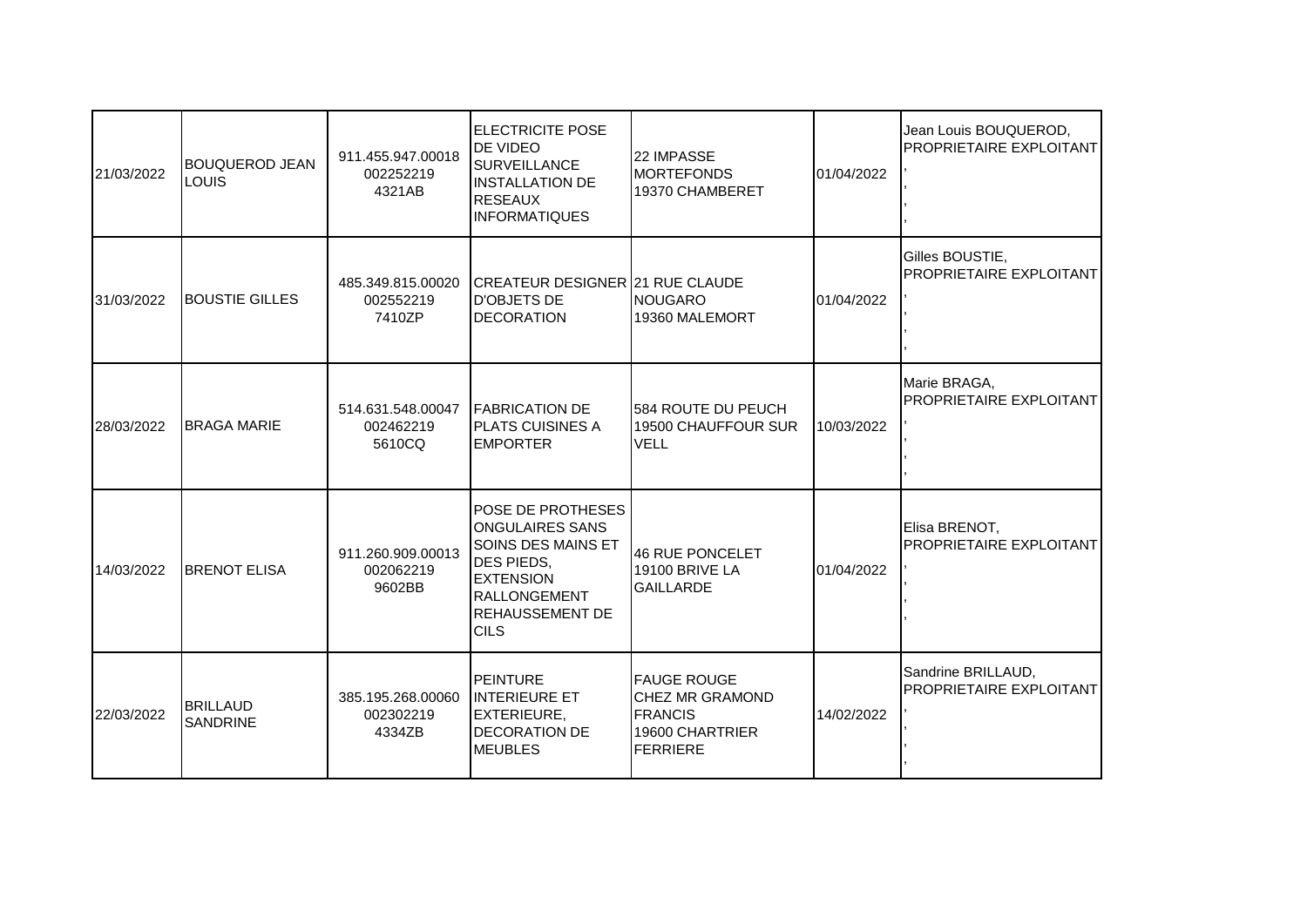| 09/03/2022 | <b>BRU ELEA</b>                                                                         | 800.062.192.00029<br>001962219<br>1392ZC                  | <b>FABRICATION OBJETS 5 RUELLE DE LA</b><br><b>TEXTILES TRICOTS</b><br><b>CROCHETS</b> | <b>MARTINIE</b><br>19700 LAGRAULIERE       | 01/02/2022 | Elea BRU, PROPRIETAIRE<br><b>EXPLOITANT</b>                |
|------------|-----------------------------------------------------------------------------------------|-----------------------------------------------------------|----------------------------------------------------------------------------------------|--------------------------------------------|------------|------------------------------------------------------------|
| 28/03/2022 | <b>CAMARA DIT PINTO</b><br><b>FABIEN</b>                                                | 911.728.251.00016 SOUDURE,<br>002452219<br>3320AZ         | CHAUDRONNERIE,<br><b>TUYAUTERIE</b>                                                    | <b>IMPASSE DE BORDAS</b><br>19210 LUBERSAC | 13/02/2022 | Fabien CAMARA DIT PINTO,<br><b>PROPRIETAIRE EXPLOITANT</b> |
| 03/03/2022 | <b>CASTEL CATHY</b>                                                                     | 910.865.427.00017<br>001732219<br>9602AB                  | <b>COIFFURE A</b><br><b>DOMICILE</b>                                                   | 3 RUE DES FONTAINES<br><b>19000 TULLE</b>  | 21/02/2022 | Cathy CASTEL,<br>PROPRIETAIRE EXPLOITANT                   |
| 07/03/2022 | <b>CAUQUOT JESSICA</b>                                                                  | 910.901.909.00010<br>001842219<br>8211ZP                  | <b>ASSISTANCE</b><br><b>ADMINISTRATIVE</b>                                             | <b>16 MALMAURY</b><br>19380 ALBUSSAC       | 01/03/2022 | Jessica CAUQUOT,<br>PROPRIETAIRE EXPLOITANT                |
| 10/03/2022 | <b>CHASTRE</b><br><b>ENTRETIENS</b><br><b>SERVICES</b><br>SARL<br><b>UNIPERSONNELLE</b> | 909.813.156.00017   MULTISERVICES,<br>001972219<br>4339ZZ | IPETIT BRICOLAGE.<br>PETIT DEPANNAGE                                                   | 76 ROUTE DE VARETZ<br>19240 ST VIANCE      | 01/02/2022 | <b>Gregory CHASTRE, GERANT</b>                             |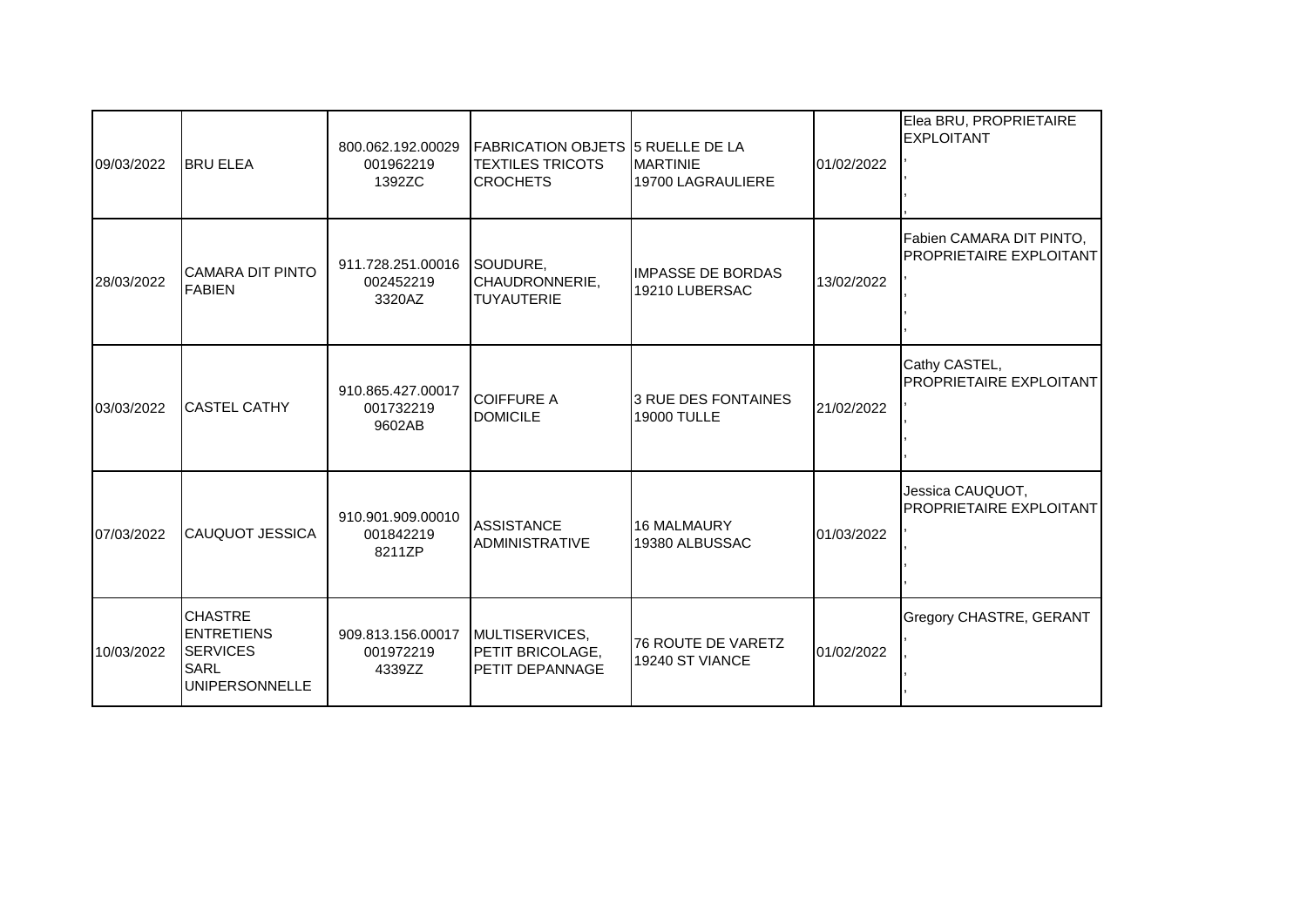| 07/03/2022 | <b>I</b> CHOUFFOUR<br><b>AUDREY</b>                                                       | 892.151.820.00024<br>001852219<br>1413ZG | <b>FABRICATION ET</b><br><b>VENTE DE</b><br><b>VETEMENTS FEMININS 19270 SADROC</b><br><b>SUR INTERNET</b>                                                                                                                                                                                                     | I3 CHEMIN DE LA CHANAL                                                      | 01/03/2022 | Audrey CHOUFFOUR,<br><b>PROPRIETAIRE EXPLOITANT</b> |
|------------|-------------------------------------------------------------------------------------------|------------------------------------------|---------------------------------------------------------------------------------------------------------------------------------------------------------------------------------------------------------------------------------------------------------------------------------------------------------------|-----------------------------------------------------------------------------|------------|-----------------------------------------------------|
| 09/03/2022 | <b>CILICIS</b><br>SARL<br><b>UNIPERSONNELLE</b>                                           | 497.715.391.00015<br>001952219<br>4321AB | <b>ELECTRICITE</b><br><b>GENERALE</b><br>CONCEPTION<br><b>INSTALLATION</b><br><b>DOMOTIQUE</b><br><b>INFORMATIQUE</b><br><b>ROBOTIQUE</b>                                                                                                                                                                     | 21 RUE DES TROIS<br><b>CHENES</b><br>19410 PERPEZAC LE<br><b>NOIR</b>       | 01/01/2022 | Francis MARSALEIX, GERANT                           |
| 02/03/2022 | CONSTANTIN JEAN<br>MICHEL                                                                 | 400.617.338.00050<br>001632219<br>5610CQ | <b>FABRICATIONS</b><br><b>CREPES TOURTOUS</b><br><b>GAUFRES SUCREES</b><br><b>SALEES CHURROS</b><br><b>FABRICATIONS ET</b><br><b>IVENTE DE PLATS</b><br><b>REGIONAUX ET</b><br><b>INTERNATIONAUX ET</b><br><b>SANDWICHS</b><br><b>METALLIER</b><br><b>AFFUTAGE</b><br><b>REMOULAGE (FOIRES</b><br>ET MARCHES) | 16 AVENUE DE LA<br>SOUVIGNE<br>19380 SAINT CHAMANT                          | 09/12/2021 | Jean Michel CONSTANTIN,<br>PROPRIETAIRE EXPLOITANT  |
| 08/03/2022 | <b>CORREZE</b><br>MACONNERIE<br><b>SOCIETE PAR</b><br><b>ACTIONS</b><br><b>SIMPLIFIEE</b> | 907.938.609.00019<br>001902219<br>4399CZ | LA REALISATION DE<br><b>TOUS TRAVAUX DE</b><br><b>MAÇONNERIE</b><br>GENERALE,<br><b>CONSTRUCTION OU</b><br><b>RENOVATION, GROS</b><br>OEUVRE ET SECOND<br>OEUVRE.                                                                                                                                             | 155 ROUTE DE CHARLAT<br><b>HAUT</b><br>19500 COLLONGES-LA-<br><b>IROUGE</b> | 18/11/2021 | Filipe DA COSTA TEIXEIRA,<br><b>PRESIDENT</b>       |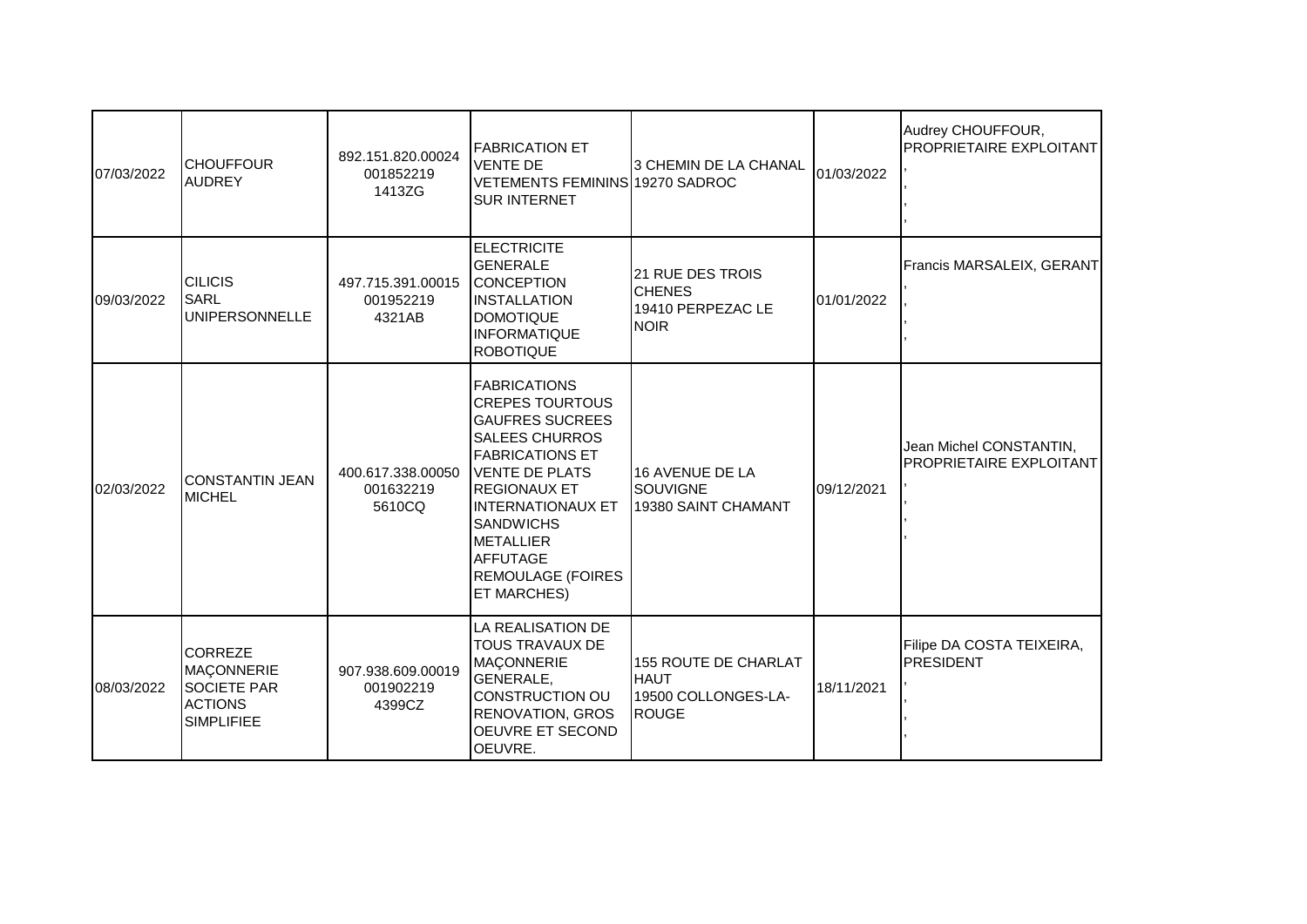| 18/03/2022 | <b>I</b> CUHARCIUC<br>ALEXANDRU    | 821.700.507.00030<br>002192219<br>4333ZZ | <b>CARRELAGE</b><br><b>CHARPENTE</b><br><b>COUVERTURE</b><br><b>MACONNERIE</b>             | 26 RUE DE COMBE LA<br><b>ROSE</b><br>19140 UZERCHE                           | 01/01/2022 | Alexandru CUHARCIUC,<br>PROPRIETAIRE EXPLOITANT      |
|------------|------------------------------------|------------------------------------------|--------------------------------------------------------------------------------------------|------------------------------------------------------------------------------|------------|------------------------------------------------------|
| 02/03/2022 | <b>CUHARCIUC LUCIA</b>             | 835.355.108.00035<br>001702219<br>8121ZZ | MENAGE NETTOYAGE 26 RUE DE COMBE LA<br><b>ICOURANT DES</b><br><b>BATIMENTS</b>             | ROSE<br>19140 UZERCHE                                                        | 01/01/2022 | Lucia CUHARCIUC,<br>PROPRIETAIRE EXPLOITANT          |
| 02/03/2022 | <b>I</b> DEISIEUX HERVE            | 910.752.914.00010<br>001642219<br>8129BP | <b>SERVICES DE</b><br>NETTOYAGE ET<br><b>D'ENTRETIEN DE</b><br><b>PISCINES</b>             | 5 ROUTE DU SARNIAT<br>19200 SAINT ETIENNE<br><b>AUX CLOS</b>                 | 01/03/2022 | Herve DEISIEUX,<br><b>PROPRIETAIRE EXPLOITANT</b>    |
| 14/03/2022 | <b>DEJAMMES</b><br><b>FRANCOIS</b> | 895.215.390.00025<br>002052219<br>4399CZ | <b>MACONNERIE</b><br><b>ASSAINISSEMENT</b><br><b>TERRASSEMENT</b><br><b>CONSTRUCTION</b>   | <b>LE CHAMP</b><br><b>8 IMPASSE</b><br>19400 MONCEAUX SUR<br><b>DORDOGNE</b> | 01/03/2022 | Francois DEJAMMES,<br><b>PROPRIETAIRE EXPLOITANT</b> |
| 10/03/2022 | <b>DELATOUCHE REMI</b>             | 752.517.185.00027<br>001982219<br>4332AA | <b>MENUISERIE</b><br><b>CHARPENTE</b><br><b>ESCALIER</b><br>ICONSTRUCTION<br><b>PAILLE</b> | 1072 CHEMIN DE RHODES<br>19500 BRANCEILLES                                   | 01/02/2022 | Remi DELATOUCHE,<br>PROPRIETAIRE EXPLOITANT          |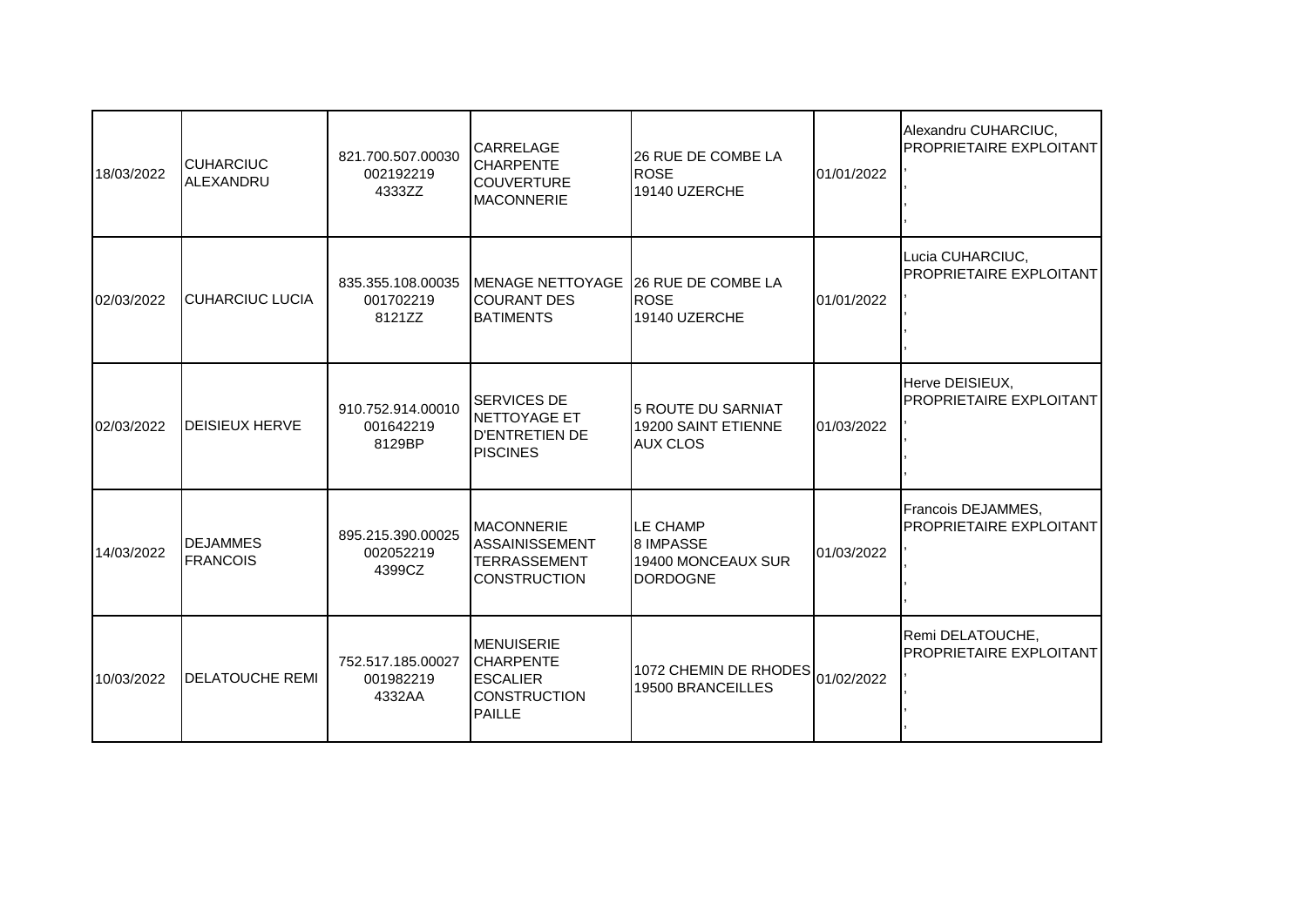| 11/03/2022 | <b>DELVIGNE SOPHIE</b>                  | 529.896.888.00045<br>002012219<br>1393ZZ | <b>FABRICATION DE</b><br><b>TAPIS EN LAINE</b><br><b>TUFTE FABRICATION</b><br><b>D'OBJETS TEXTILES</b><br><b>PRATIQUES OU</b><br><b>DECORATIFS TISSAGE</b><br><b>MACRAME COUTURE</b><br><b>BRODERIE FEUTRAGE</b><br><b>DE LAINE</b> | 2 PLACE LEON CANARD<br>19190 AUBAZINES                               | 01/01/2020 | Sophie DELVIGNE,<br>PROPRIETAIRE EXPLOITANT               |
|------------|-----------------------------------------|------------------------------------------|-------------------------------------------------------------------------------------------------------------------------------------------------------------------------------------------------------------------------------------|----------------------------------------------------------------------|------------|-----------------------------------------------------------|
| 11/03/2022 | DE PRETTO LAURA                         | 911.139.046.00013<br>002002219<br>1072ZZ | <b>FABRICATION DE</b><br><b>BISCUITS</b>                                                                                                                                                                                            | <b>TURENNE GARE</b><br><b>VILLA VICTORINE</b><br>19500 TURENNE       | 16/06/2021 | Laura DE PRETTO,<br><b>PROPRIETAIRE EXPLOITANT</b>        |
| 17/03/2022 | <b>DE SOUSA PEREIRA</b><br><b>CINDY</b> | 911.329.282.00014<br>002142219<br>1330ZZ | <b>CUSTOMISATION SUR</b><br><b>VETEMENTS SUR</b><br><b>BOIS ET DIVERS</b><br><b>SUPPORTS</b>                                                                                                                                        | 1056 RUE D'AUDEGUIL<br>19600 SAINT PANTALEON 07/03/2022<br>DE LARCHE |            | Cindy DE SOUSA PEREIRA,<br><b>PROPRIETAIRE EXPLOITANT</b> |
| 15/03/2022 | <b>DETOUR FLORENT</b>                   | 530.288.570.00027<br>002092219<br>4399CZ | <b>MACONNERIE</b><br>NETTOYAGE DE<br><b>BATIMENT</b>                                                                                                                                                                                | <b>8 RUE PRE GRAND</b><br><b>LE MAS</b><br>19300 DARNETS             | 01/03/2022 | Florent DETOUR,<br>PROPRIETAIRE EXPLOITANT                |
| 03/03/2022 | <b>DEVES JULIE</b>                      | 910.853.027.00019<br>001712219<br>8211ZP | <b>ASSISTANCE A LA</b><br><b>GESTION</b><br>ADMINISTRATIVE A LA <b>IDE GAULLE</b><br><b>COMPTABILITE ET A</b><br><b>LA PAIE</b>                                                                                                     | 28 AVENUE DU GENERAL<br>19140 UZERCHE                                | 07/02/2022 | Julie DEVES, PROPRIETAIRE<br><b>EXPLOITANT</b>            |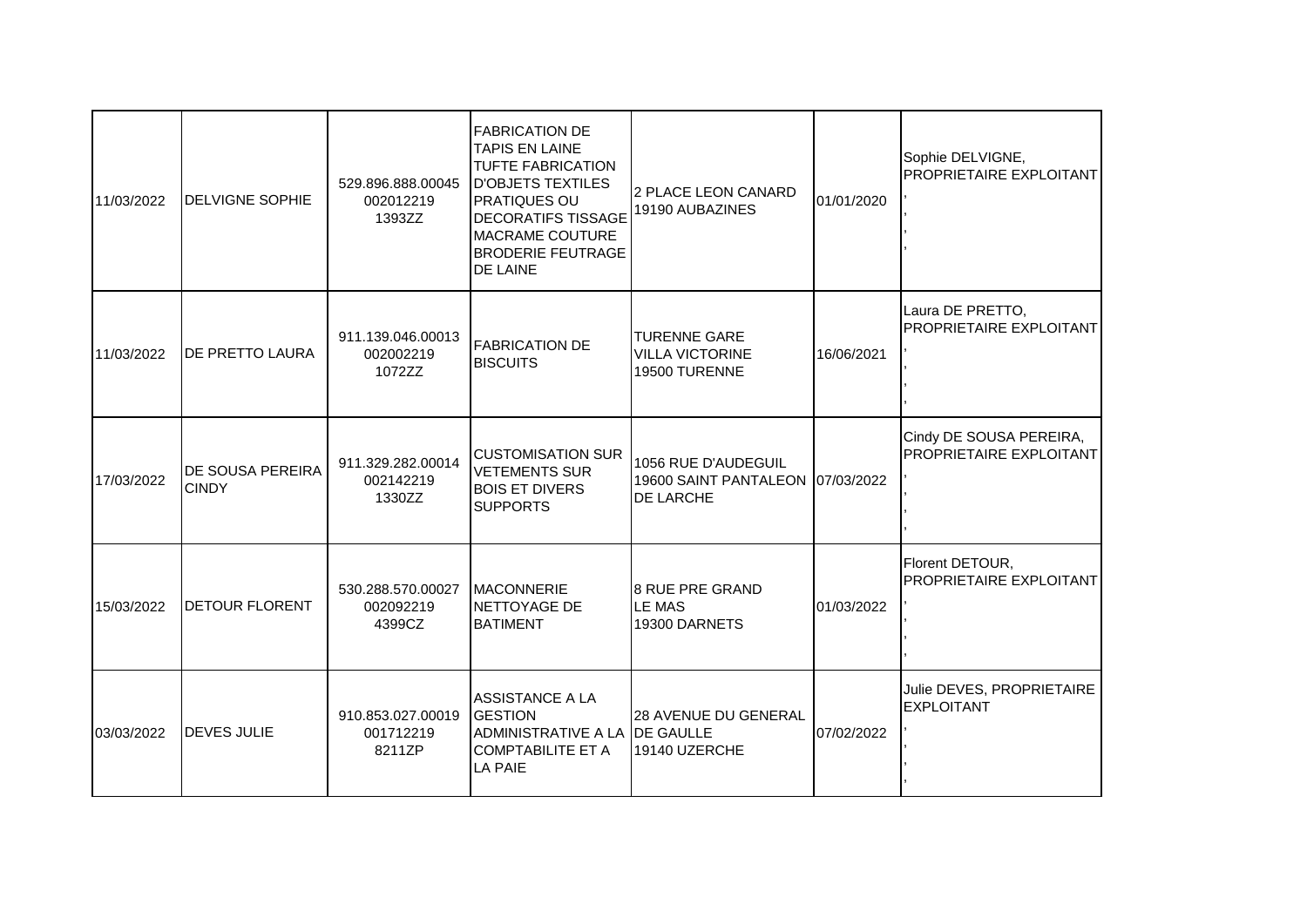| 28/03/2022 | <b>DURAND THIBAUT</b>                                                            | 911.758.944.00019<br>002412219<br>8129AZ | <b>IDERATISATION</b><br><b>DESINFECTION</b><br>DESINSECTISATION                              | 793 LA BENECHIE<br>19310 YSSANDON                                                               | 14/03/2022 | Thibaut DURAND,<br><b>PROPRIETAIRE EXPLOITANT</b>     |
|------------|----------------------------------------------------------------------------------|------------------------------------------|----------------------------------------------------------------------------------------------|-------------------------------------------------------------------------------------------------|------------|-------------------------------------------------------|
| 24/03/2022 | <b>IED DERBOUTI</b><br><b>JAMILA</b>                                             | 911.611.051.00010<br>002352219<br>1072ZZ | <b>FABRICATION DE</b><br><b>PATISSERIES DE</b><br><b>ICONSERVATION ET</b><br><b>GALETTES</b> | <b>28 CHEMIN DU PILOU</b><br><b>APPARTEMENT 33</b><br><b>19100 BRIVE LA</b><br><b>GAILLARDE</b> | 01/04/2022 | Jamila ED DERBOUTI,<br><b>PROPRIETAIRE EXPLOITANT</b> |
| 31/03/2022 | <b>IEL HACHMI ISMAIL</b>                                                         | 882.915.796.00016<br>002542219<br>4334ZC | <b>IPEINTURE</b><br><b>INTERIEURE</b><br><b>PEINTURE PLATRERIE</b>                           | 203 RUE DES<br><b>DILIGENCES</b><br><b>LES DAMES</b><br>19130 OBJAT                             | 25/02/2022 | Ismail EL HACHMI,<br><b>PROPRIETAIRE EXPLOITANT</b>   |
| 11/03/2022 | <b>IEURL JACQUES</b><br><b>BOULANGER</b><br><b>SARL</b><br><b>UNIPERSONNELLE</b> | 910.676.642.00010<br>001992219<br>4339ZZ | PETITS BRICOLAGES<br>NETTOYAGE POSE DE<br><b>CLOTURES COUPE DE</b><br><b>BOIS</b>            | <b>29 ROUTE DES</b><br><b>MONEDIERES</b><br>19370 CHAMBERET                                     | 08/02/2022 | Jacques BOULANGER,<br><b>IGERANT</b>                  |
| 17/03/2022 | <b>IFAUGERAS CEDRIC</b>                                                          | 507.986.438.00020<br>002162219<br>1610AQ | <b>BOIS EN BOIS DE</b><br><b>CHAUFFAGE ET EN</b><br>PIQUET DE CLOTURE                        | TRANSFORMATION DE 50 LIEU DIT SAULIERES<br>19400<br>MONCEAUXSURDORDOG<br><b>INE</b>             | 01/03/2022 | Cedric FAUGERAS,<br><b>PROPRIETAIRE EXPLOITANT</b>    |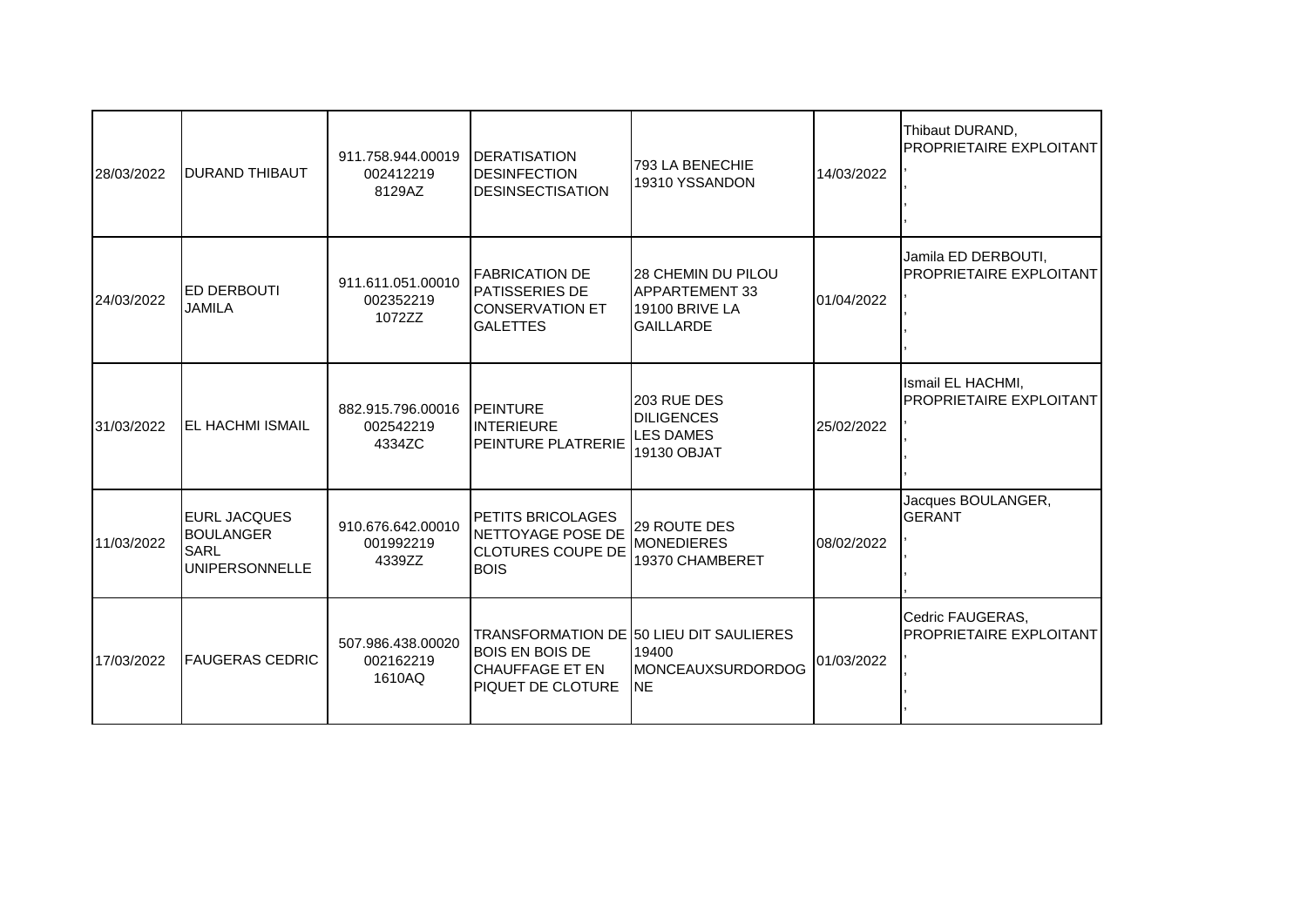| 03/03/2022 | <b>FRANCK GRASSET</b><br><b>MENUISERIE</b><br><b>SARL</b><br><b>UNIPERSONNELLE</b> | 910.846.427.00011<br>001782219<br>4332AA | <b>IMENUISERIES</b><br><b>ARTISANALES ET</b><br><b>INDUSTRIELLES,</b><br>MENUISERIE BOIS,<br>ALUMINIUM ET PVC,<br><b>MENUISERIES</b><br>INTERIEURS,<br><b>AGENCEMENT</b><br>D'IMMEUBLES,<br>TERRASSE, BARDAGE BLANC<br><b>BOIS ET CLOTURE,</b><br><b>IPOSE DE PLAQUES DE</b> l<br><b>PLATRE ET TOUTES</b><br><b>ACTIVITES ANNEXES</b><br><b>ET</b><br><b>COMPLEMENTAIRES</b> | <b>LACOMBE</b><br>605 ROUTE DE<br>19310 PERPEZAC LE  | 10/02/2022 | Franck GRASSET, GERANT                           |
|------------|------------------------------------------------------------------------------------|------------------------------------------|------------------------------------------------------------------------------------------------------------------------------------------------------------------------------------------------------------------------------------------------------------------------------------------------------------------------------------------------------------------------------|------------------------------------------------------|------------|--------------------------------------------------|
| 17/03/2022 | <b>GIRARD ALOIS</b>                                                                | 911.315.760.00015<br>002152219<br>9529ZB | <b>MECANICIEN CYCLES</b><br>NON MOTORISES,<br><b>ACHAT VENTE DE</b><br><b>BOIS DE CHAUFFAGE</b><br><b>AVEC</b><br><b>TRANSFORMATION</b>                                                                                                                                                                                                                                      | 2 AVENUE GENERAL<br><b>LECLERC</b><br>19240 ALLASSAC | 01/03/2022 | Alois GIRARD,<br>PROPRIETAIRE EXPLOITANT         |
| 17/03/2022 | <b>GIRARD AMELIE</b>                                                               | 911.313.039.00016<br>002172219<br>2041ZZ | FABRICATION SAVON,<br><b>IDETERGEANT ET</b><br><b>PRODUIT MENAGER,</b><br><b>VENTE DES PRODUITS</b><br><b>DE MA FABRICATION</b>                                                                                                                                                                                                                                              | 4 RUE DE LA FONTAINE<br>19410 ESTIVAUX               | 01/04/2022 | Amelie GIRARD,<br><b>PROPRIETAIRE EXPLOITANT</b> |
| 02/03/2022 | <b>GIRAUD ROMAIN</b>                                                               | 532.155.579.00024<br>001682219<br>4329BB | <b>FABRICATION DE</b><br><b>CLOTURES DE BOIS</b><br>IDE CHAUFFAGE PETIT I19240 ALLASSAC<br><b>BRICOLAGE</b>                                                                                                                                                                                                                                                                  | <b>6 VINZELAS</b>                                    | 20/02/2022 | Romain GIRAUD,<br>PROPRIETAIRE EXPLOITANT        |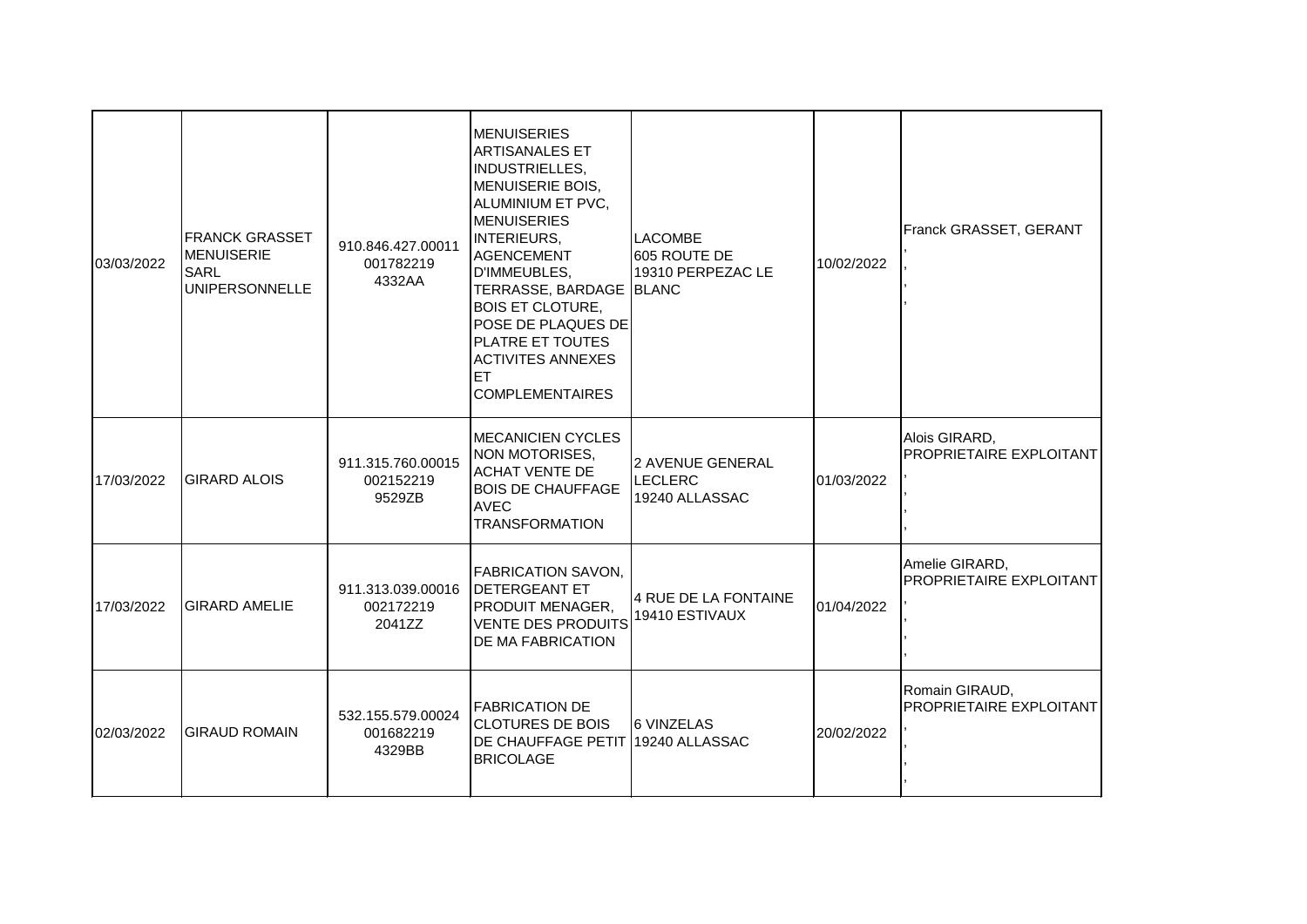| 07/03/2022 | <b>GRAFTEAUX</b><br><b>ARNAUD</b>                       | 910.930.585.00013<br>001822219<br>9529ZE | <b>FABRICATION</b><br><b>REPARATION</b><br><b>D'INSTRUMENTS DE</b><br><b>MUSIQUE</b>                                                                                                | 1662 ROUTE DU PERRIER<br>LIEU DIT LA CHAISE<br>19520 MANSAC                                             | 21/02/2022 | Arnaud GRAFTEAUX,<br><b>PROPRIETAIRE EXPLOITANT</b> |
|------------|---------------------------------------------------------|------------------------------------------|-------------------------------------------------------------------------------------------------------------------------------------------------------------------------------------|---------------------------------------------------------------------------------------------------------|------------|-----------------------------------------------------|
| 02/03/2022 | <b>GUILBOT FRANCOIS</b>                                 | 850.018.920.00023<br>001672219<br>8129BP | CURAGE,<br>DEBOUCHAGE,<br>NETTOYAGE DES<br><b>CANALISATIONS DES</b><br><b>EAUX USEES</b>                                                                                            | 18 BOULEVARD<br><b>EDOUARD LACHAUD</b><br><b>DOMICILIATION 19</b><br>19100 BRIVE LA<br><b>GAILLARDE</b> | 01/03/2022 | Francois GUILBOT,<br>PROPRIETAIRE EXPLOITANT        |
| 14/03/2022 | <b>GULOCHAT</b><br><b>SARL</b><br><b>UNIPERSONNELLE</b> | 911.088.326.00010<br>002032219<br>5610AP | <b>RESTAURATION</b><br>TRADITIONNELLE SUR 36 B QUAI BALUZE<br>PLACE OU A<br><b>EMPORTER</b>                                                                                         | <b>19000 TULLE</b>                                                                                      | 11/03/2022 | Regis RAFFY, GERANT                                 |
| 21/03/2022 | <b>HART TEJI</b>                                        | 911.468.924.00012<br>002232219<br>8121ZZ | TOUS TRAVAUX DE<br><b>NETTOYAGE</b><br><b>INTERIEUR ET</b><br><b>EXTERIEUR), PETITS</b><br><b>TRAVAUX DE</b><br><b>BRICOLAGE.</b><br><b>ENTRETIEN DE PARCS</b><br><b>ET JARDINS</b> | <b>AVENUE JEAN JAURES</b><br><b>MAIRIE CCAS</b><br>19360 MALEMORT                                       | 18/03/2022 | Teji HART, PROPRIETAIRE<br><b>EXPLOITANT</b>        |
| 15/03/2022 | <b>HENRY PHILIPPE</b>                                   | 498.144.765.00027<br>002082219<br>4932ZB | <b>TRANSPORT DE</b><br><b>IPERSONNES EN</b><br><b>VOITURE DE</b><br><b>TRANSPORT AVEC</b><br>CHAUFFEUR (VTC)                                                                        | LE POUYAU<br>42 CHEMIN DES<br><b>HIRONDELLES</b><br>19140 CONDAT SUR<br><b>GANAVEIX</b>                 | 04/04/2022 | Philippe HENRY,<br>PROPRIETAIRE EXPLOITANT          |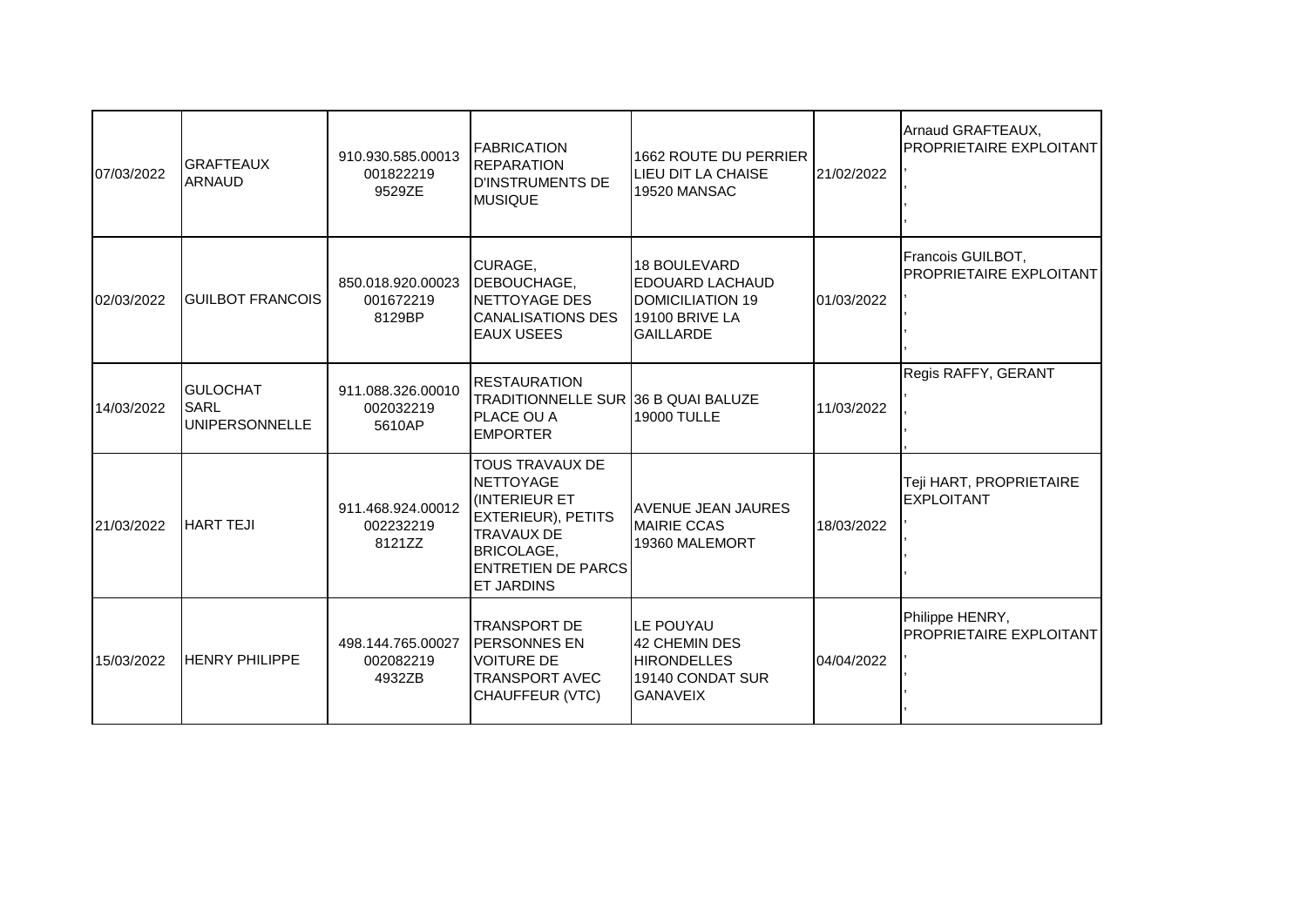| 14/03/2022 | <b>JACQUET</b><br><b>AUTOMOBILES</b><br><b>SAS A ASSOCIE</b><br><b>UNIQUE</b> | 903.359.669.00012<br>002072219<br>4520AB | <b>MECANIQUE</b><br>AUTOMOBILE,<br><b>REPARATION DE</b><br><b>VEHICULES DE PLUS</b><br>DE 3.5T, DEPANNAGE,<br>REMORQUAGE,<br>CARROSSERIE,<br>PEINTURE,<br><b>PNEUMATIQUES</b> | <b>BRIDAL</b><br>19130 OBJAT                                                    | 21/09/2021 | Philippe JACQUET,<br><b>PRESIDENT</b>          |
|------------|-------------------------------------------------------------------------------|------------------------------------------|-------------------------------------------------------------------------------------------------------------------------------------------------------------------------------|---------------------------------------------------------------------------------|------------|------------------------------------------------|
| 24/03/2022 | <b>JOUGEAT FABIEN</b>                                                         | 911.627.800.00012<br>002362219<br>4520AA | <b>INETTOYAGE DE</b><br><b>VEHICULES</b><br>LUSTRAGE DETAILING 19200 USSEL                                                                                                    | 13 IMPASSE JEAN<br><b>CAZENEUVE</b>                                             | 22/03/2022 | Fabien JOUGEAT,<br>PROPRIETAIRE EXPLOITANT     |
| 07/03/2022 | <b>KULIK LUCAS</b>                                                            | 911.004.935.00019<br>001862219<br>2420ZZ | <b>CHAUDRONNERIE</b><br><b>SOUDURE</b>                                                                                                                                        | <b>5 B AVENUE PIERRE</b><br><b>SEMARD</b><br>19100 BRIVE LA<br><b>GAILLARDE</b> | 07/03/2022 | Lucas KULIK, PROPRIETAIRE<br><b>EXPLOITANT</b> |
| 17/03/2022 | <b>LAFAYE SANDY</b>                                                           | 810.078.469.00022<br>002132219<br>7420ZQ | <b>PHOTOGRAPHIE</b>                                                                                                                                                           | 17 RUE PAUL VERLAINE<br>19100 BRIVE LA<br><b>GAILLARDE</b>                      | 15/02/2022 | Sandy LAFAYE,<br>PROPRIETAIRE EXPLOITANT       |
| 09/03/2022 | LAFON JEAN MARIE                                                              | 452.202.583.00020<br>001922219<br>1610AQ | <b>TRANSFORMATION DU</b><br><b>BOIS DECOUPE EN</b><br><b>BOIS DE CHAUFFAGE</b>                                                                                                | 11 NONLAVADE<br><b>19200 MESTES</b>                                             | 14/01/2022 | Jean Marie LAFON,<br>PROPRIETAIRE EXPLOITANT   |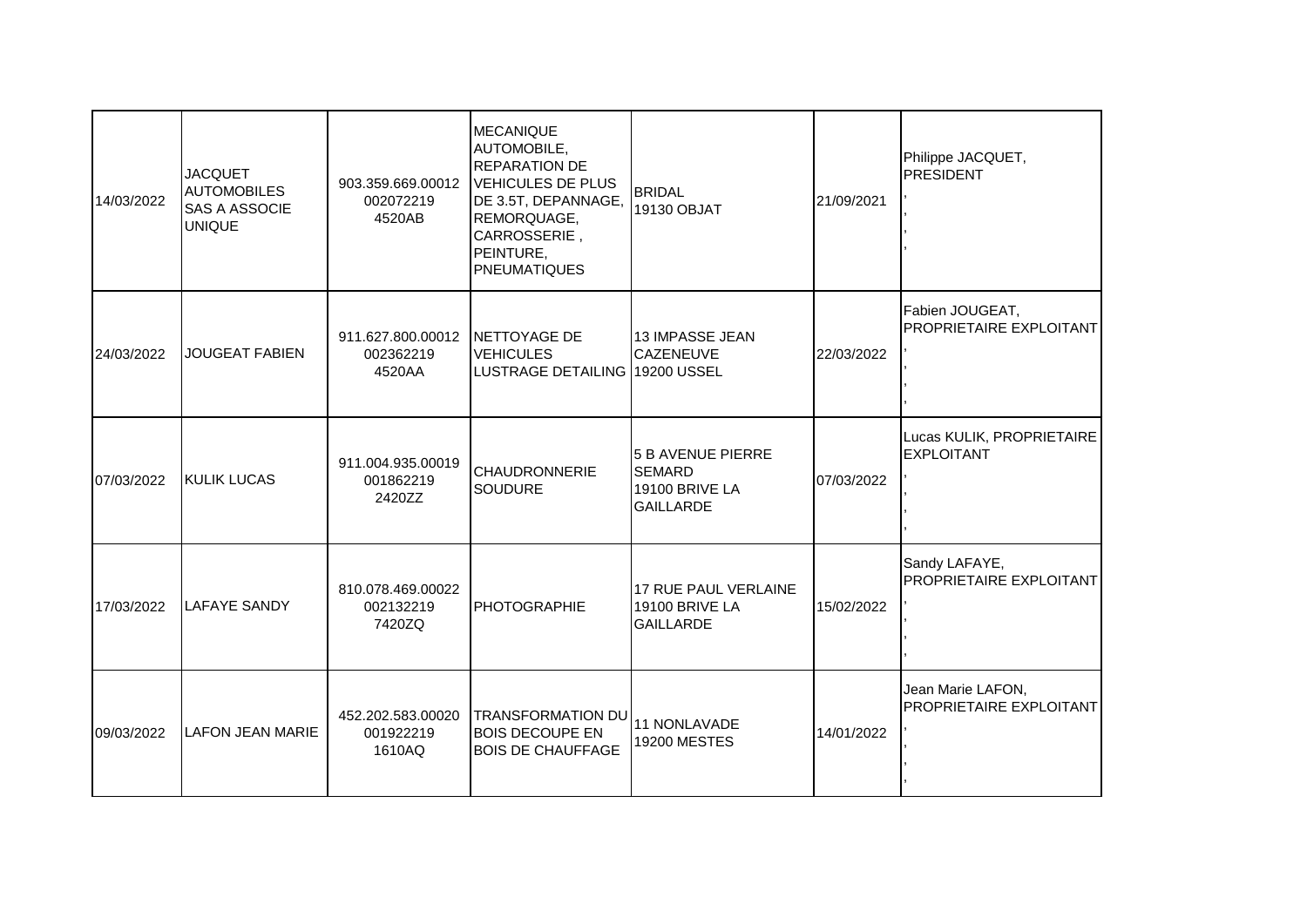| 03/03/2022 | <b>LAGRENEE MICHEL</b>                                          | 482.535.598.00023<br>001772219<br>4334ZB            | <b>PEINTURE</b><br>NETTOYAGE DE<br><b>LOCAUX</b><br><b>RECUPERATION DE</b><br>IMETAUX FERREUX ET<br><b>NON FERREUX</b> | <b>LES CHABANNES</b><br><b>19100 BRIVE LA</b><br><b>GAILLARDE</b> | 01/03/2022 | Michel LAGRENEE,<br>PROPRIETAIRE EXPLOITANT                                           |
|------------|-----------------------------------------------------------------|-----------------------------------------------------|------------------------------------------------------------------------------------------------------------------------|-------------------------------------------------------------------|------------|---------------------------------------------------------------------------------------|
| 21/03/2022 | <b>LAYEC VANINA</b>                                             | 911.467.074.00017<br>002212219<br>1072ZZ            | <b>FABRICATION DE</b><br><b>BISCUITS ET</b><br><b>PATISSERIES DE</b><br><b>CONSERVATION</b>                            | 709 ROUTE DES PONTS<br>LA GAYE<br>19500 LOSTANGES                 | 04/04/2022 | Vanina LAYEC,<br>PROPRIETAIRE EXPLOITANT                                              |
| 22/03/2022 | LВ<br><b>SOCIETE PAR</b><br><b>ACTIONS</b><br><b>SIMPLIFIEE</b> | 911.051.365.00011 SERVICE DE<br>002322219<br>5610CQ | <b>IRESTAURATION A</b><br><b>EMPORTER</b>                                                                              | 20-22 PLACE GAMBETTA<br>19400 ARGENTAT SUR<br><b>IDORDOGNE</b>    | 01/03/2022 | Fabien BEAUSSOUBRE,<br><b>PRESIDENT</b><br>Hanan LAHBARI, DIRECTEUR<br><b>GENERAL</b> |
| 07/03/2022 | LEFEBVRE MICHAEL                                                | 524.232.329.00028<br>001832219<br>5610CQ            | <b>FABRICATION DE</b><br><b>PLATS CUISINES A</b><br><b>EMPORTER A TITRE</b><br><b>AMBULANT</b>                         | 2 IMPASSE DES LILAS<br><b>19490 SAINTE</b><br><b>FORTUNADE</b>    | 01/03/2022 | Michael LEFEBVRE,<br><b>PROPRIETAIRE EXPLOITANT</b>                                   |
| 07/03/2022 | <b>LEPETIT MARIE</b><br><b>ANNICK</b>                           | 392.062.907.00044<br>001802219<br>2341ZZ            | <b>FABRICATION DE</b><br><b>CERAMIQUES</b>                                                                             | <b>29 RUE DU PONT</b><br><b>TURGOT</b>                            | 01/03/2022 | Marie Annick LEPETIT,<br>PROPRIETAIRE EXPLOITANT                                      |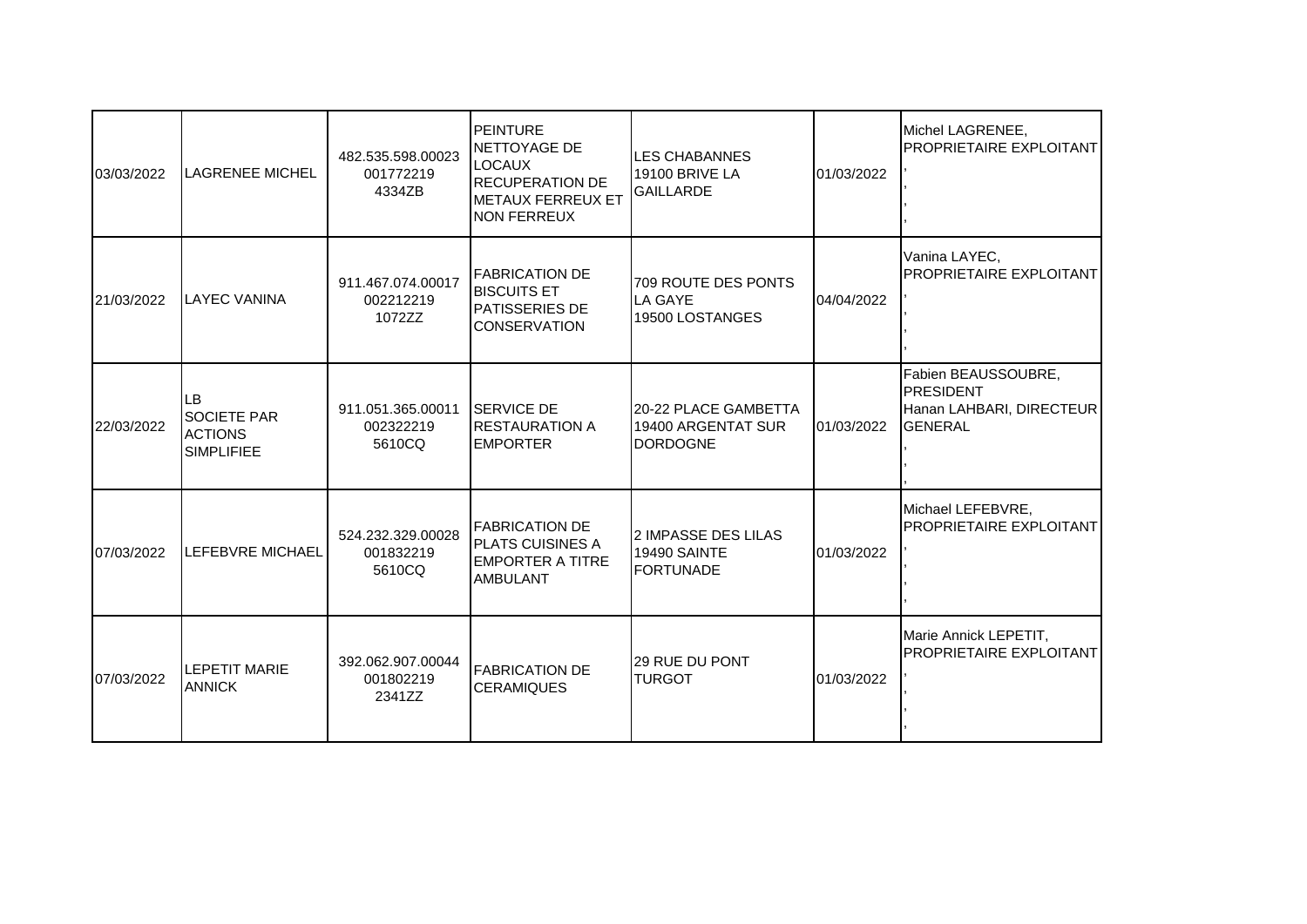| 07/03/2022 | LES ETANCHEURS<br>DE L'OUEST<br><b>SAS A ASSOCIE</b><br><b>UNIQUE</b> | 910.721.794.00014<br>001812219<br>4399DA            | <b>ITRAVAUX D</b><br><b>ETANCHEIFICATIONS</b><br><b>DE PISCINES</b> | 6 IMPASSE DU<br><b>CHEVREUIL</b><br>19130 OBJAT                     | 16/02/2022 | Sebastien VANDEPUTTE,<br><b>PRESIDENT</b>       |
|------------|-----------------------------------------------------------------------|-----------------------------------------------------|---------------------------------------------------------------------|---------------------------------------------------------------------|------------|-------------------------------------------------|
| 21/03/2022 | LLEDO ALEXANDRA                                                       | 911.525.400.00014<br>002262219<br>8211ZP            | <b>SECRETAIRE</b>                                                   | 1 RUE AUGUSTE<br><b>BOURDARIAS</b><br>19240 ALLASSAC                | 07/03/2022 | Alexandra LLEDO,<br>PROPRIETAIRE EXPLOITANT     |
| 09/03/2022 | LOMBARDO TIZIANO                                                      | 911.061.554.00018<br>001932219<br>5610CQ            | <b>RESTAURANT</b><br>PIZZERIA                                       | 14 ROUTE DE LA CROIX<br><b>DE LA MISSION</b><br>19290 SAINT SETIERS | 11/02/2022 | Tiziano LOMBARDO,<br>PROPRIETAIRE EXPLOITANT    |
| 03/03/2022 | <b>MANSION PIERRE</b><br><b>YVES</b>                                  | 832.680.474.00026<br>001752219<br>4332AA            | <b>FABRICATION ET</b><br>D'AGENCEMENT,<br><b>D'HUISSERIE</b>        | POSE DE MENUISERIE 221 LA CROIX DE PIERRE<br>19230 BEYSSENAC        | 01/01/2022 | Pierre Yves MANSION,<br>PROPRIETAIRE EXPLOITANT |
| 28/03/2022 | <b>MARECHAL JEREMY</b>                                                | 911.772.291.00017 MENUISERIE<br>002482219<br>4332AA | <b>PLAQUISTERIE</b><br>CARRELAGE                                    | ROUTE DU PONCHER<br>19500 COLLONGES-LA-<br><b>ROUGE</b>             | 09/04/2022 | Jeremy MARECHAL,<br>PROPRIETAIRE EXPLOITANT     |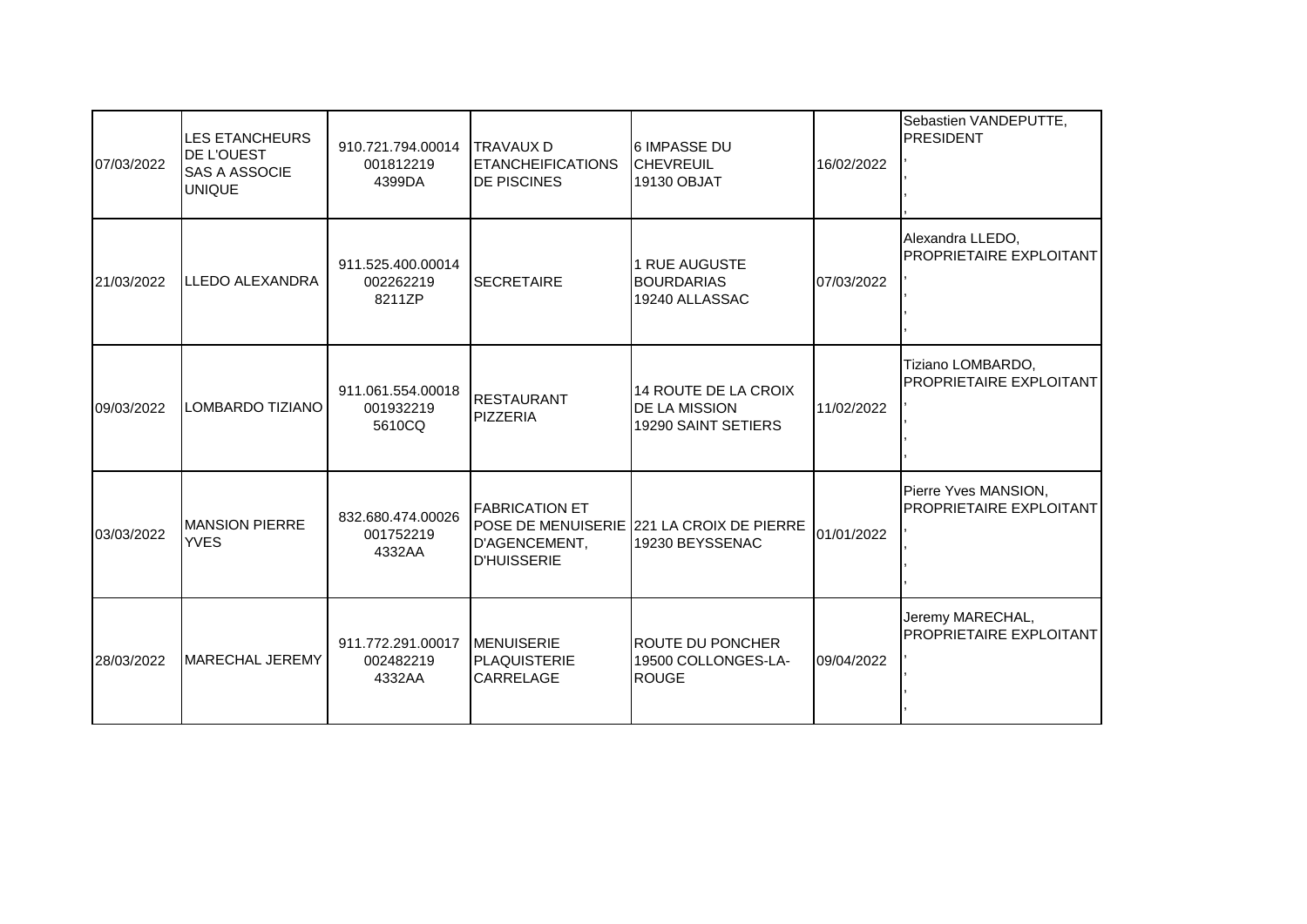| 25/03/2022 | <b>MARTINEAU</b><br><b>CHARLOTTE</b> | 911.651.297.00010 FABRICATION DE<br>002402219<br>1520ZC | <b>CHAUSSURES</b><br><b>ORTHOPEDIQUES</b>                                                                                                  | 40 LA RODE<br>19270 USSAC                                               | 01/04/2022 | Charlotte MARTINEAU,<br>PROPRIETAIRE EXPLOITANT       |
|------------|--------------------------------------|---------------------------------------------------------|--------------------------------------------------------------------------------------------------------------------------------------------|-------------------------------------------------------------------------|------------|-------------------------------------------------------|
| 28/03/2022 | <b>MAS MAGALI</b>                    | 479.124.091.00055<br>002432219<br>2341ZZ                | <b>CERAMIQUE D'ART</b><br><b>TRANSFORMATION DE</b><br><b>PLANTES</b><br><b>MEDICINALES</b><br><b>AROMATIQUES ET</b><br><b>TINCTORIALES</b> | <b>COUTURAS</b><br>19170 SAINT HILAIRE LES 01/02/2022<br><b>COURBES</b> |            | Magali MAS, PROPRIETAIRE<br><b>EXPLOITANT</b>         |
| 02/03/2022 | MAUGEIN CHANTAL<br><b>CATHERINE</b>  | 910.798.925.00012 FABRICATION ET<br>001692219<br>1392ZC | <b>VENTE DE CREATIONS REDON</b><br><b>TEXTILE</b>                                                                                          | 1166 ROUTE DU PUY<br>19190 PALAZINGES                                   | 07/02/2022 | Chantal Catherine MAUGEIN,<br>PROPRIETAIRE EXPLOITANT |
| 03/03/2022 | <b>IMESTRE LEO</b>                   | 910.855.865.00010<br>001722219<br>1813ZA                | <b>PRODUCTION OBJET</b><br><b>EN IMPRESSION 3 D</b>                                                                                        | <b>14 AYEN BAS</b><br>19310 AYEN                                        | 12/02/2022 | Leo MESTRE,<br>PROPRIETAIRE EXPLOITANT                |
| 02/03/2022 | <b>MICHAUD JULIEN</b>                | 910.840.867.00014<br>001612219<br>4339ZZ                | <b>PETIT BRICOLAGE</b><br><b>COUVERTURE</b>                                                                                                | 1037 ROUTE DE HAUT LA<br><b>COTE</b><br>19500 NOAILHAC                  | 01/03/2022 | Julien MICHAUD,<br>PROPRIETAIRE EXPLOITANT            |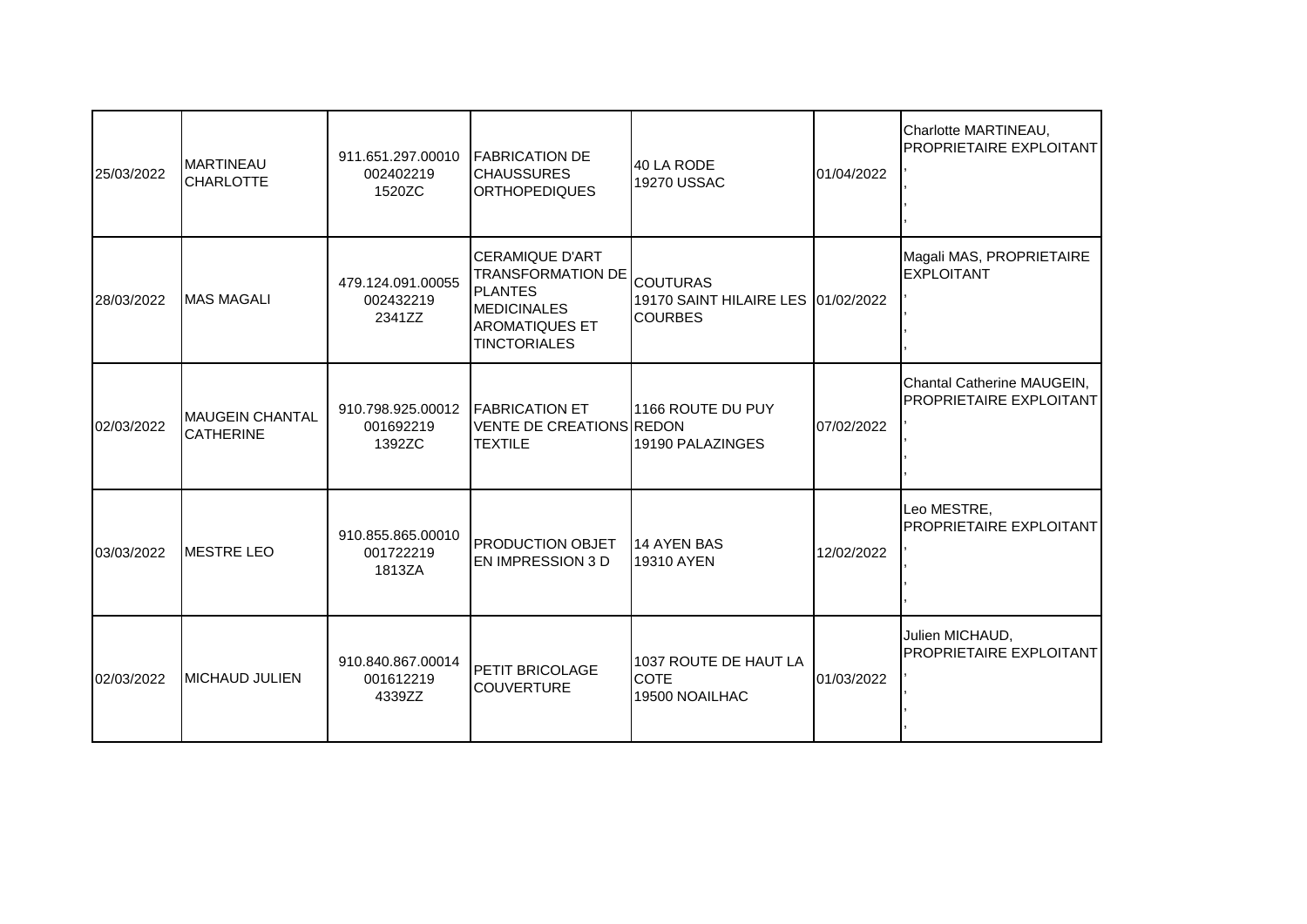| 03/03/2022 | <b>MK CONCEPTION</b><br><b>BOIS</b><br><b>SARL</b><br><b>UNIPERSONNELLE</b> | 910.845.197.00011<br>001762219<br>4332AA | <b>MENUISERIE</b><br><b>AGENCEMENT</b><br><b>CONSTRUCTIONS</b><br><b>BOIS TERRASSE</b><br><b>COUVERTURE</b><br><b>ZINGUERIE</b>                                                                                                                                                     | 1742 ROUTE DE<br>VERGONZAC<br>19190 AUBAZINES                                 | 01/01/2022 | Kevin MAGNIER, GERANT                             |
|------------|-----------------------------------------------------------------------------|------------------------------------------|-------------------------------------------------------------------------------------------------------------------------------------------------------------------------------------------------------------------------------------------------------------------------------------|-------------------------------------------------------------------------------|------------|---------------------------------------------------|
| 07/03/2022 | <b>MOREAU STEPHANE</b>                                                      | 791.777.931.00035<br>001892219<br>4322AZ | <b>PLOMBERIE</b><br><b>CHAUFFAGE</b><br><b>ELECTRICITE</b>                                                                                                                                                                                                                          | <b>8 RUE PROFESSEUR</b><br><b>DEBRE</b><br>19100 BRIVE LA<br><b>GAILLARDE</b> | 04/03/2022 | Stephane MOREAU,<br>PROPRIETAIRE EXPLOITANT       |
| 28/03/2022 | <b>INGOMA NATHALIE</b>                                                      | 911.716.181.00019<br>002442219<br>8121ZZ | NETTOYAGE DE<br><b>LOCAUX</b>                                                                                                                                                                                                                                                       | 6 IMPASSE DU RIOUBEY<br><b>19000 TULLE</b>                                    | 21/03/2022 | Nathalie NGOMA,<br>PROPRIETAIRE EXPLOITANT        |
| 21/03/2022 | PARVAUD JEAN-<br><b>BAPTISTE</b>                                            | 911.470.722.00016<br>002242219<br>4329BB | ENTRETIEN DES<br><b>ESPACES VERTS,</b><br>POSE DE CLOTURES,<br>ELAGAGE.<br><b>NETTOYAGE</b><br><b>EXTERIEUR DE</b><br><b>MAISONS ET</b><br>TERRASSES, SCIAGE<br>ET VENTE DE BOIS DE<br>CHAUFFAGE,<br>DEBARRAS DE<br><b>MAISONS, PETITS</b><br><b>TRAVAUX DE</b><br><b>BRICOLAGE</b> | 68 RUE CHARLES PEGUY<br><b>19100 BRIVE LA</b><br><b>GAILLARDE</b>             | 01/04/2022 | Jean-Baptiste PARVAUD,<br>PROPRIETAIRE EXPLOITANT |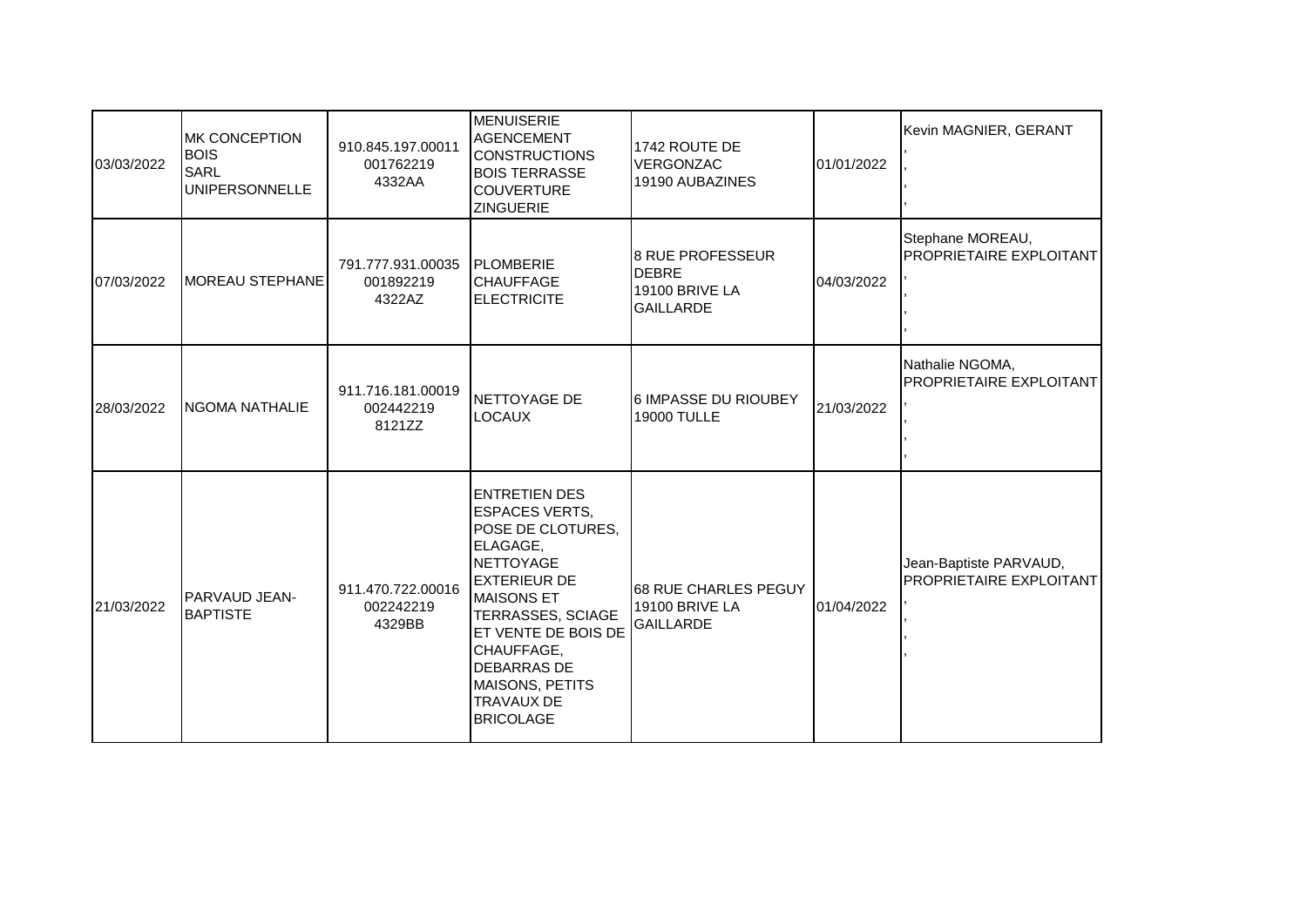| 09/03/2022 | PAULHAN YOAN                                            | 533.356.499.00020<br>001942219<br>9511ZZ | <b>ASSISTANCE</b><br><b>IDEPANNGE</b><br><b>INSTALLATION</b><br><b>MAINTENANCE</b><br><b>INFORMATIQUE</b>                                                                                                                                                                                                                                                                                                                                                                                                                                    | 6 LOTISSEMENT LES<br><b>VERGNES</b><br>19270 SADROC  | 01/03/2022 | Yoan PAULHAN,<br>PROPRIETAIRE EXPLOITANT  |
|------------|---------------------------------------------------------|------------------------------------------|----------------------------------------------------------------------------------------------------------------------------------------------------------------------------------------------------------------------------------------------------------------------------------------------------------------------------------------------------------------------------------------------------------------------------------------------------------------------------------------------------------------------------------------------|------------------------------------------------------|------------|-------------------------------------------|
| 14/03/2022 | PINON ANTHONY                                           | 911.264.398.00015<br>002022219<br>4339ZZ | <b>PETIT BRICOLAGE</b><br>PETITE MACONNERIE                                                                                                                                                                                                                                                                                                                                                                                                                                                                                                  | 31 RUE DES PRES<br><b>HIVERT</b><br>19240 ALLASSAC   | 08/03/2022 | Anthony PINON,<br>PROPRIETAIRE EXPLOITANT |
| 09/03/2022 | <b>PRO TPN</b><br><b>SAS A ASSOCIE</b><br><b>UNIQUE</b> | 910.741.123.00012<br>001912219<br>4312BA | <b>TRAVAUX PUBLICS</b><br><b>TERRASSEMENT</b><br>NIVELLEMENT<br><b>EXCAVATION</b><br><b>FONDATION RESEAU</b><br><b>D'ASSAINISSEMENT</b><br><b>ADDUCTION</b><br><b>DRAINAGE FORAGE</b><br><b>ASSECHEMENT DES</b><br><b>SOLS DEFRICHEMENT</b><br><b>MACONNERIE</b><br><b>GENERALE DE</b><br><b>BATIMENT MONTAGE</b><br><b>STRUCTURES</b><br><b>METALLIQUES</b><br><b>REALISATION DE</b><br><b>ROUTE TRAVAUX DE</b><br><b>VOIRIE LOCATION DE</b><br><b>VEHICULES</b><br><b>INDUSTRIELS ET</b><br><b>ENGINS AVEC OU</b><br><b>SANS CHAUFFEUR</b> | 1310 ROUTE DE LA<br><b>BARDIERE</b><br>19200 THALAMY | 03/02/2022 | Frederic NOYGUES,<br>PRESIDENT            |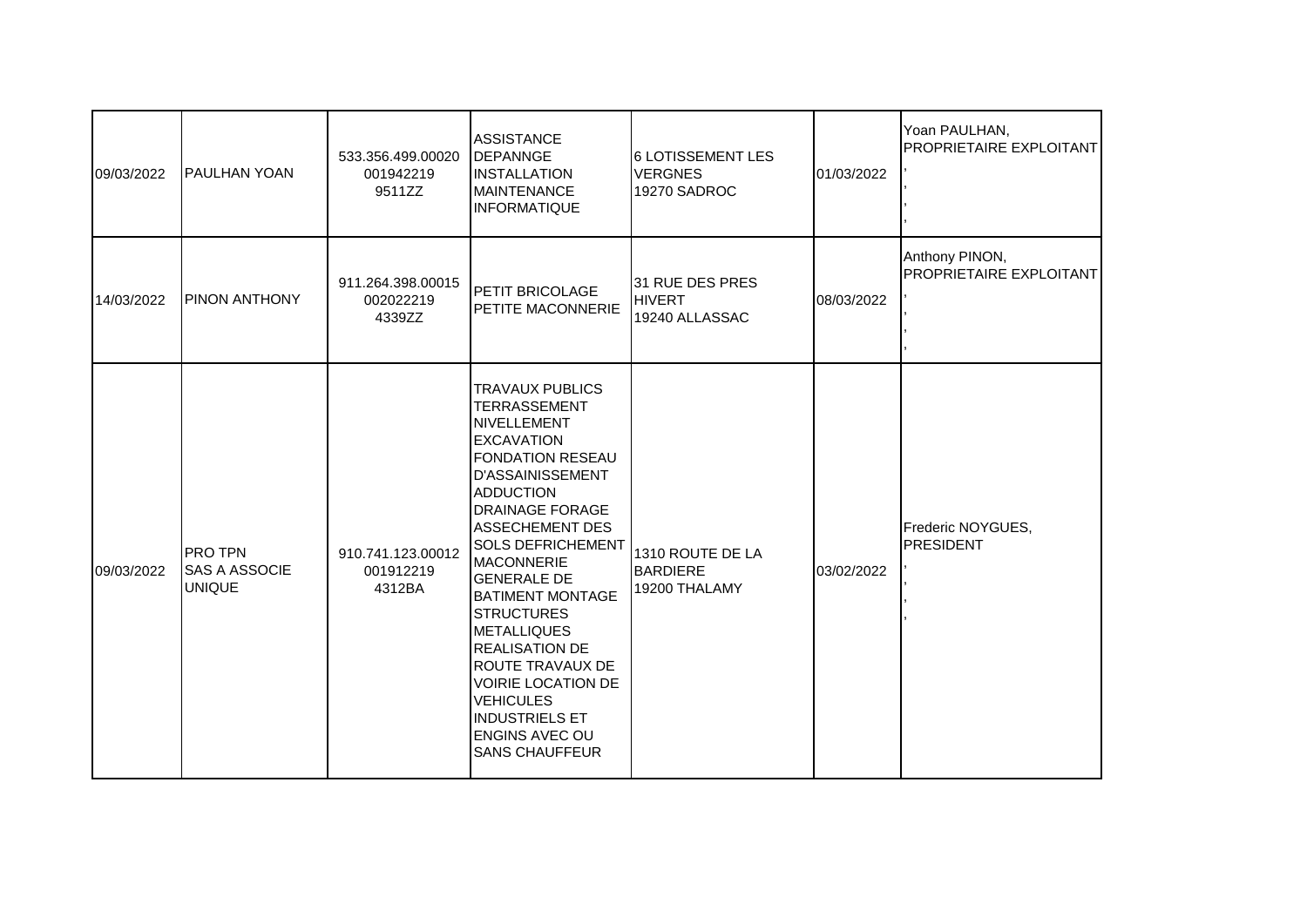| 30/03/2022 | <b>I</b> RATELADE MELISSA                                    | 911.821.072.00012<br>002532219<br>3213ZZ | <b>FABRICATION DE</b><br><b>BIJOUX FANTAISIES</b><br><b>IET OBJETS DIVERS</b><br><b>BIEN ETRE</b>                                                                                                                                                                                                                                                    | 29 AVENUE TURGOT<br><b>19200 USSEL</b>                     | 21/03/2022 | Melissa RATELADE,<br>PROPRIETAIRE EXPLOITANT |
|------------|--------------------------------------------------------------|------------------------------------------|------------------------------------------------------------------------------------------------------------------------------------------------------------------------------------------------------------------------------------------------------------------------------------------------------------------------------------------------------|------------------------------------------------------------|------------|----------------------------------------------|
| 25/03/2022 | <b>REINARD BAMBINO</b>                                       | 002392219<br>8121ZZ                      | 911.672.681.00010 NETTOYAGE LOCAUX<br><b>DECAPAGE PETIT</b><br><b>BRICOLAGE</b>                                                                                                                                                                                                                                                                      | <b>AVENUE JEAN JAURES</b><br><b>CCAS</b><br>19360 MALEMORT | 01/04/2022 | Bambino REINARD,<br>PROPRIETAIRE EXPLOITANT  |
| 14/03/2022 | <b>REMI DOMERGUE</b><br><b>SARL</b><br><b>UNIPERSONNELLE</b> | 911.057.800.00011<br>002042219<br>4391BZ | <b>ENTRETIEN</b><br><b>MAINTENANCE</b><br><b>REPARATIONS DE</b><br><b>TOUS TYPES DE</b><br><b>TOITURES REFECTION</b><br><b>DE TOITURES</b><br><b>DIAGNOSTICS DE</b><br><b>TOITURES</b><br><b>INSTALLATEUR</b><br><b>CONSEIL VELUX</b><br><b>ETANCHEITE</b><br>RECHERCE DE FUITES<br>PETITS TRAVAUX DE<br><b>CHARPENTE</b><br><b>DEPANNAGE DIVERS</b> | I3 RUE DU PONT DES<br><b>MALADES</b><br>19140 UZERCHE      | 03/03/2022 | Remi DOMERGUE, GERANT                        |
| 23/03/2022 | <b>IREYNOL SOPHIE</b>                                        | 911.580.561.00015<br>002342219<br>8121ZZ | NETTOYAGE DE<br><b>LOCAUX</b>                                                                                                                                                                                                                                                                                                                        | 33 RUE DU QUATRE<br><b>SEPTEMBRE</b><br><b>19000 TULLE</b> | 17/03/2022 | Sophie REYNOL,<br>PROPRIETAIRE EXPLOITANT    |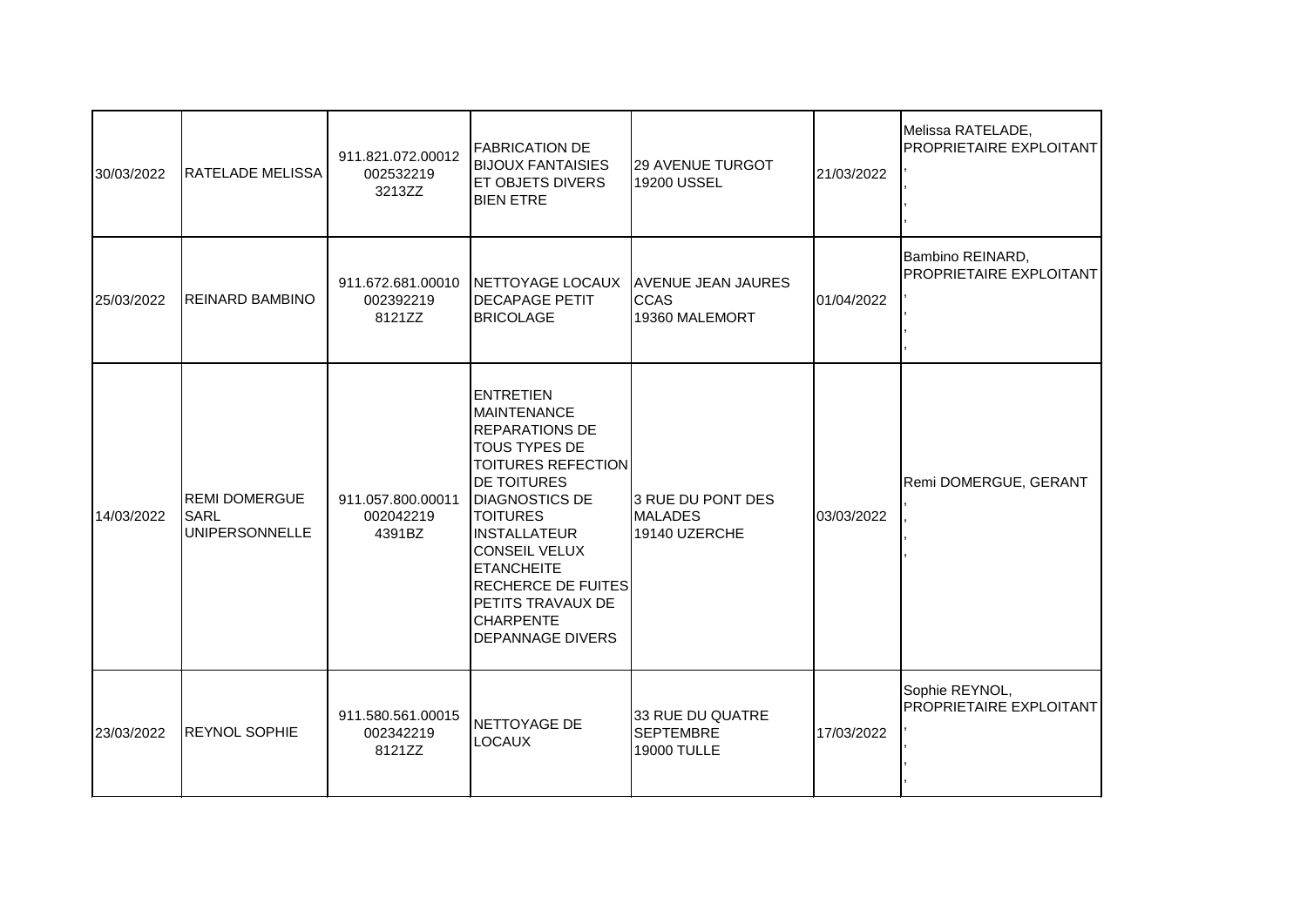| 02/03/2022 | <b>REYSSET</b><br><b>SEBASTIEN</b>       | 910.753.193.00010<br>001652219<br>4322AZ               | <b>INSTALLATION ET</b><br><b>IREPARATION DE</b><br><b>SYSTEMES</b><br><b>D'IRRIGATION ET DE</b><br><b>PISCINES</b>                                                         | <b>LA GARNECHE</b><br>285 ROUTE DES<br><b>QUEYROUILLES</b><br>19130 LASCAUX | 10/02/2022 | Sebastien REYSSET,<br><b>PROPRIETAIRE EXPLOITANT</b> |
|------------|------------------------------------------|--------------------------------------------------------|----------------------------------------------------------------------------------------------------------------------------------------------------------------------------|-----------------------------------------------------------------------------|------------|------------------------------------------------------|
| 17/03/2022 | <b>RICHARD LECANU</b><br><b>CORENTIN</b> | 911.352.730.00012 INETTOYAGE DE<br>002112219<br>8129BP | <b>CHANTIERS PETIT</b><br><b>BRICOLAGE</b>                                                                                                                                 | <b>36 AVENUE JEAN JAURES</b><br>19100 BRIVE LA<br><b>GAILLARDE</b>          | 21/02/2022 | Corentin RICHARD LECANU,<br>PROPRIETAIRE EXPLOITANT  |
| 28/03/2022 | <b>RIESTER HUBERT</b>                    | 305.644.965.00090<br>002472219<br>3109AZ               | <b>FABRICATION DE</b><br><b>SIEGES</b><br><b>D'AMEUBLEMENT</b><br><b>D'INTERIEUR</b>                                                                                       | 1487 AVENUE EDOUARD<br><b>VIALLE</b><br>LE PORTAIL<br>19360 DAMPNIAT        | 01/04/2022 | Hubert RIESTER,<br>PROPRIETAIRE EXPLOITANT           |
| 02/03/2022 | <b>RODIER CORALIE</b>                    | 829.210.020.00030<br>001622219<br>8121ZZ               | <b>ENTRETIEN DE LA</b><br>MAISON ET TRAVAUX<br><b>MENAGERS</b>                                                                                                             | 2 RUE DE LA<br><b>GUINGAUDERIE</b><br>19210 LUBERSAC                        | 25/01/2022 | Coralie RODIER,<br>PROPRIETAIRE EXPLOITANT           |
| 29/03/2022 | <b>ROUGE PHILIPPE</b>                    | 911.827.806.00017<br>002502219<br>4339ZZ               | <b>SERVICE A LA</b><br>PERSONNE PETIT<br><b>BRICOLAGE</b><br><b>ASSISTANCE</b><br><b>ADMINISTRATIVE A</b><br><b>DOMICILE ENTRETIEN</b><br>DE LA MAISON<br>TRAVAUX MENAGERS | <b>15 ESCOURBANIERS</b><br>19400 MONCEAUX SUR<br><b>DORDOGNE</b>            | 04/04/2022 | Philippe ROUGE,<br>PROPRIETAIRE EXPLOITANT           |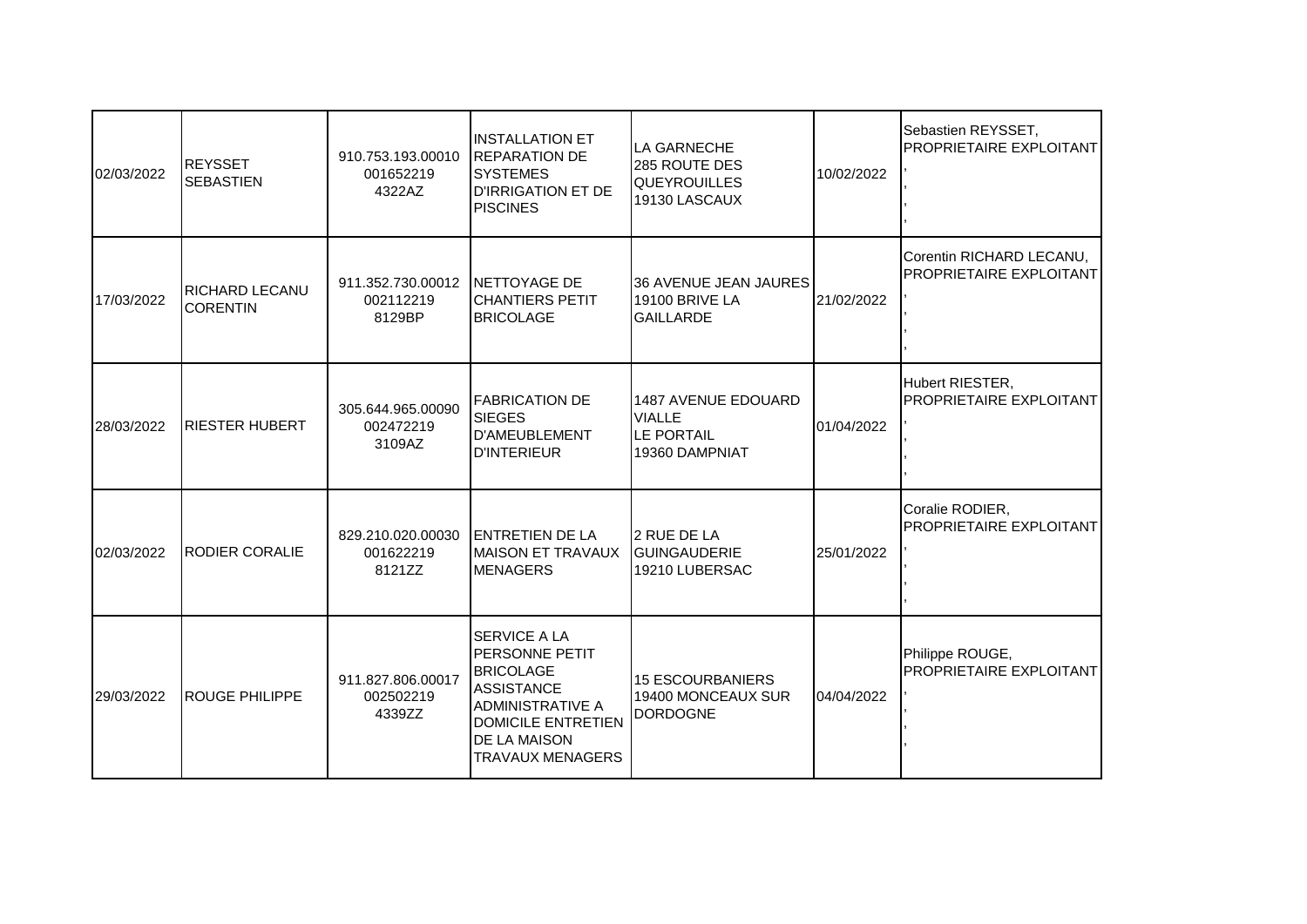| 18/03/2022 | <b>IROUGIE JEAN PAUL</b>                                                                                                    | 424.811.610.00023<br>002202219<br>4339ZZ | <b>IPETIT BRICOLAGE DIT</b><br><b>HOMME TOUTES</b><br><b>MAINS</b>                                                                                     | <b>115 CHEMIN DE BASSALER</b><br>19100<br><b>BRIVELAGAILLARDE</b> | 01/02/2022 | Jean Paul ROUGIE,<br><b>IPROPRIETAIRE EXPLOITANT</b> |
|------------|-----------------------------------------------------------------------------------------------------------------------------|------------------------------------------|--------------------------------------------------------------------------------------------------------------------------------------------------------|-------------------------------------------------------------------|------------|------------------------------------------------------|
| 23/03/2022 | <b>SARL</b><br><b>IBOULANGERIE DE</b><br><b>LA VALLEE</b><br><b>I</b> SOCIETE A<br><b>IRESPONSABILITE</b><br><b>LIMITEE</b> | 911.471.712.00016<br>002332219<br>1071CB | <b>BOULANGERIE</b><br>IPATISSERIE EN<br><b>VENTE AMBULANTE</b><br><b>SUR LES MARCHES ET</b><br><b>I</b> EN LIVRAISON AU<br><b>DOMICILE</b>             | <b>8 LE CHAMBON</b><br>19400 MONCEAUX SUR<br><b>DORDOGNE</b>      | 01/04/2022 | Aymeric SELVES, GERANT                               |
| 25/03/2022 | <b>I</b> SARL LAFFAIRE<br><b>RIGAL TP</b><br>ISOCIETE A<br><b>RESPONSABILITE</b><br>ILIMITEE                                | 911.660.397.00017<br>002372219<br>4312BA | TRAVAUX PUBLICS<br><b>TERRASSEMENT</b><br><b>ASSAINISSEMENT</b><br><b>AMENAGEMENTS</b><br>IEXTERIEURS PETITE<br><b>MACONNERIE</b><br><b>DEMOLITION</b> | I8007 MOULIN D 'ARNAC<br>19120 NONARDS                            | 10/03/2022 | Guillaume RIGAL, GERANT<br>Louis LAFFAIRE, GERANT    |
| 29/03/2022 | SARL LE 19<br><b>ISOCIETE A</b><br><b>RESPONSABILITE</b><br><b>LIMITEE</b>                                                  | 911.717.882.00011<br>002522219<br>5610CQ | <b>IDEBIT DE BOISSON</b><br><b>BAR SNACK A</b><br><b>CONSOMMER SUR</b><br><b>PLACE</b>                                                                 | 20 PLACE GAMBETTA<br>19400 ARGENTAT SUR<br><b>DORDOGNE</b>        | 24/03/2022 | Franck HERNANDEZ,<br>IGERANT                         |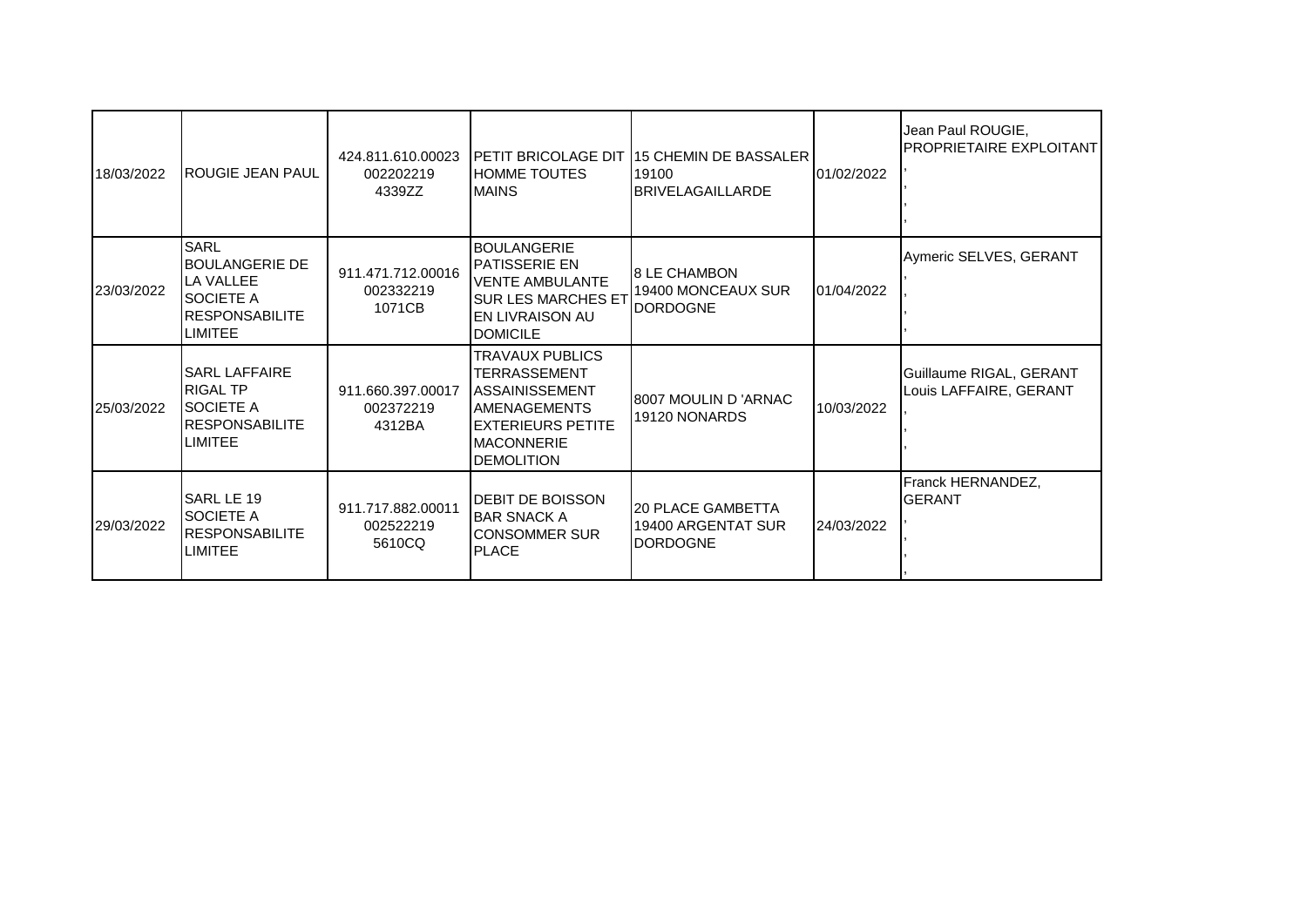| 29/03/2022 | SAS FERME DE LA<br><b>PRADE</b><br><b>SOCIETE PAR</b><br><b>ACTIONS</b><br><b>SIMPLIFIEE</b> | 911.666.444.00011<br>002492219<br>1051CZ | <b>ITOUS PRODUITS</b><br><b>ISSUS DE</b><br><b>L'AGRICULTURE</b>                                                                                                                                                                                    | TRANSFORMATION DE 17 ROUTE DE LA FERME<br>LA PRADE<br>19240 ALLASSAC   | 16/02/2022 | Jerome BREUIL, PRESIDENT                         |
|------------|----------------------------------------------------------------------------------------------|------------------------------------------|-----------------------------------------------------------------------------------------------------------------------------------------------------------------------------------------------------------------------------------------------------|------------------------------------------------------------------------|------------|--------------------------------------------------|
| 28/03/2022 | <b>SAS LEONAT</b><br><b>SOCIETE PAR</b><br><b>ACTIONS</b><br><b>SIMPLIFIEE</b>               | 533.440.855.00013<br>002422219<br>5610CQ | <b>VENTE PLATS A</b><br><b>EMPORTER</b>                                                                                                                                                                                                             | 11 AVENUE JEAN<br>LASCAUX<br>19130 OBJAT                               | 07/03/2022 | Nicolas LEONAT, PRESIDENT                        |
| 21/03/2022 | <b>SHAIMI MOSTAFA</b>                                                                        | 911.456.598.00018<br>002222219<br>4321AB | <b>ELECTRICITE</b><br><b>GENERALE</b>                                                                                                                                                                                                               | l2 ALLEE DES TILLEULS<br><b>19230 ARNAC</b><br><b>POMPADOUR</b>        | 04/04/2022 | Mostafa SHAIMI,<br>PROPRIETAIRE EXPLOITANT       |
| 15/03/2022 | <b>SINANI SHABAN</b>                                                                         | 789.409.166.00046<br>002102219<br>4520AA | <b>LAVAGE DE</b><br><b>VEHICULES, VENTE</b><br><b>DE VEHICULES</b><br>D'OCCASIONS, VENTE<br><b>DE PNEUS NEUFS,</b><br><b>LUSTRAGE</b><br><b>POLISSAGE</b><br><b>RENOVATION DES</b><br>PHARES, NETTOYAGE<br>DE LOCAUX, SERVICE<br><b>CARTE GRISE</b> | <b>I</b> RUE DE L USINE<br>LA RIVIERE DE MANSAC<br><b>19520 MANSAC</b> | 03/03/2022 | Shaban SINANI,<br><b>PROPRIETAIRE EXPLOITANT</b> |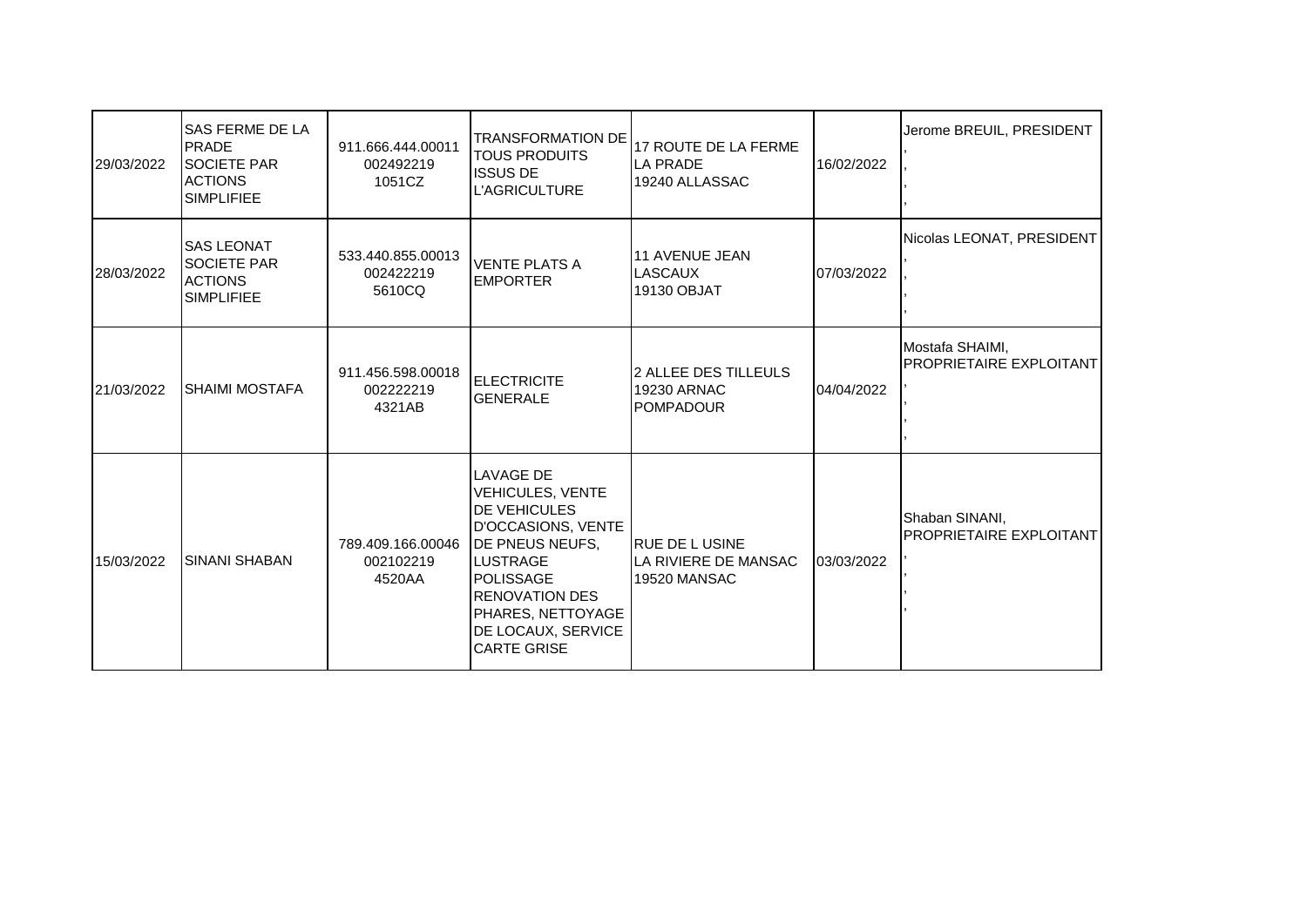| 22/03/2022 | <b>SOUBRANE JULES</b>                              | 911.537.041.00012<br>002312219<br>1813ZC | <b>CREATION ET</b><br><b>REALISATION DE</b><br><b>LOGOS ET IDENTITES</b><br>VISUELLES,<br><b>CREATION DE SITE</b><br>MARCHAND, UI / UX ET 19000 TULLE<br>WEBDESIGN,<br><b>PROGRAMMATION</b><br>INFORMATIQUE,<br><b>CONSEIL STRATEGIE</b><br><b>NUMERIQUE</b> | INTERNET VITRINE ET   21 BOULEVARD JOFFRE                | 10/03/2022 | Jules SOUBRANE,<br>PROPRIETAIRE EXPLOITANT        |
|------------|----------------------------------------------------|------------------------------------------|--------------------------------------------------------------------------------------------------------------------------------------------------------------------------------------------------------------------------------------------------------------|----------------------------------------------------------|------------|---------------------------------------------------|
| 04/03/2022 | <b>STI</b><br><b>SARL</b><br><b>UNIPERSONNELLE</b> | 908.766.900.00017<br>001792219<br>3312ZB | <b>RÉPARATION ET</b><br><b>MAINTENANCE</b><br><b>ÉLECTROTECHNIQUE</b><br><b>DE MACHINES</b><br><b>AGROALIMENTAIRES</b><br><b>D ENGINS TP ET TOUS</b><br><b>TYPES DE MATÉRIELS</b><br>RÉPARATION ET<br><b>MAINTENANCE</b><br><b>INFORMATIQUE</b>              | 686 ROUTE DE L<br><b>ESCUROTTE</b><br>19130 OBJAT        | 01/01/2022 | Nicolas ESTRADE, GERANT                           |
| 25/03/2022 | <b>TRONCHE ROMAIN</b>                              | 892.693.847.00014<br>002382219<br>4332AA | <b>POSE DE MOBILIER</b><br><b>D'AGENCEMENT DE</b><br><b>MENUISERIE</b><br><b>INTERIEUR</b>                                                                                                                                                                   | 270 ROUTE DU CHATEAU<br><b>DE SABEAU</b><br>19190 BEYNAT | 01/12/2021 | Romain TRONCHE,<br>PROPRIETAIRE EXPLOITANT        |
| 03/03/2022 | <b>VALADE VINCENT</b>                              | 910.829.795.00012<br>001742219<br>2562BZ | TRAVAIL DES METAUX 280 BESSAGUET<br><b>BRICOLAGE</b>                                                                                                                                                                                                         | 19360 COSNAC                                             | 03/01/2022 | Vincent VALADE,<br><b>PROPRIETAIRE EXPLOITANT</b> |